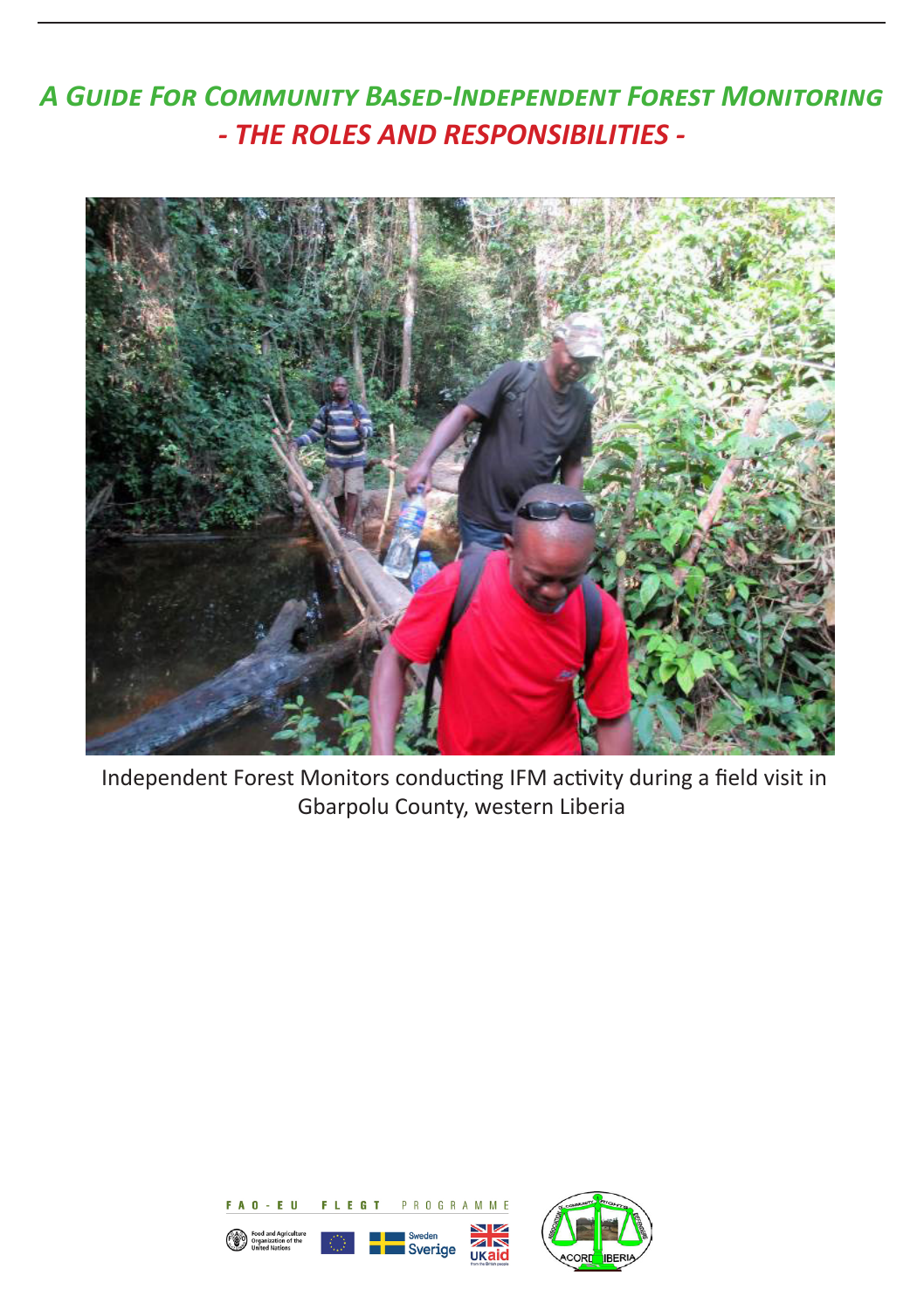# **FOREWORD**

*This Community Forest Monitoring Guide is designed with inputs from the National Union of Community Forestry Development Committees (NUCFDC) and the National Union of Community Forestry Management Bodies (NUCFMB). It is intended for use by community based-independent forest monitors as a guide in order for them to conduct local independent forest monitoring activities. It provides tips on how to gather information and, why and how to present findings from local level independent forest monitoring. It is important that the larger public understand the concept of Community Based-Independent Forest Monitoring (CB-IFM) so that sustainable solutions for reducing illegalities in the forestry sector are provided.*

*Additionally this guide is designed to help community-based independent forest monitors on how to ensure that economic and other forms of benefits from forests are accessed and managed in a sustainable way by communities themselves.* 

*This guide seeks to address the 'jump down running' obligations of a community-based forest monitor as well as the need for periodic follow-ups in the form of trainings, mentoring and quality-control. Thus it is important to ensure community-based forest monitors have adequate understanding of their roles and responsibilities and thereby enhancing their capacities to monitor and report effectively.* 

I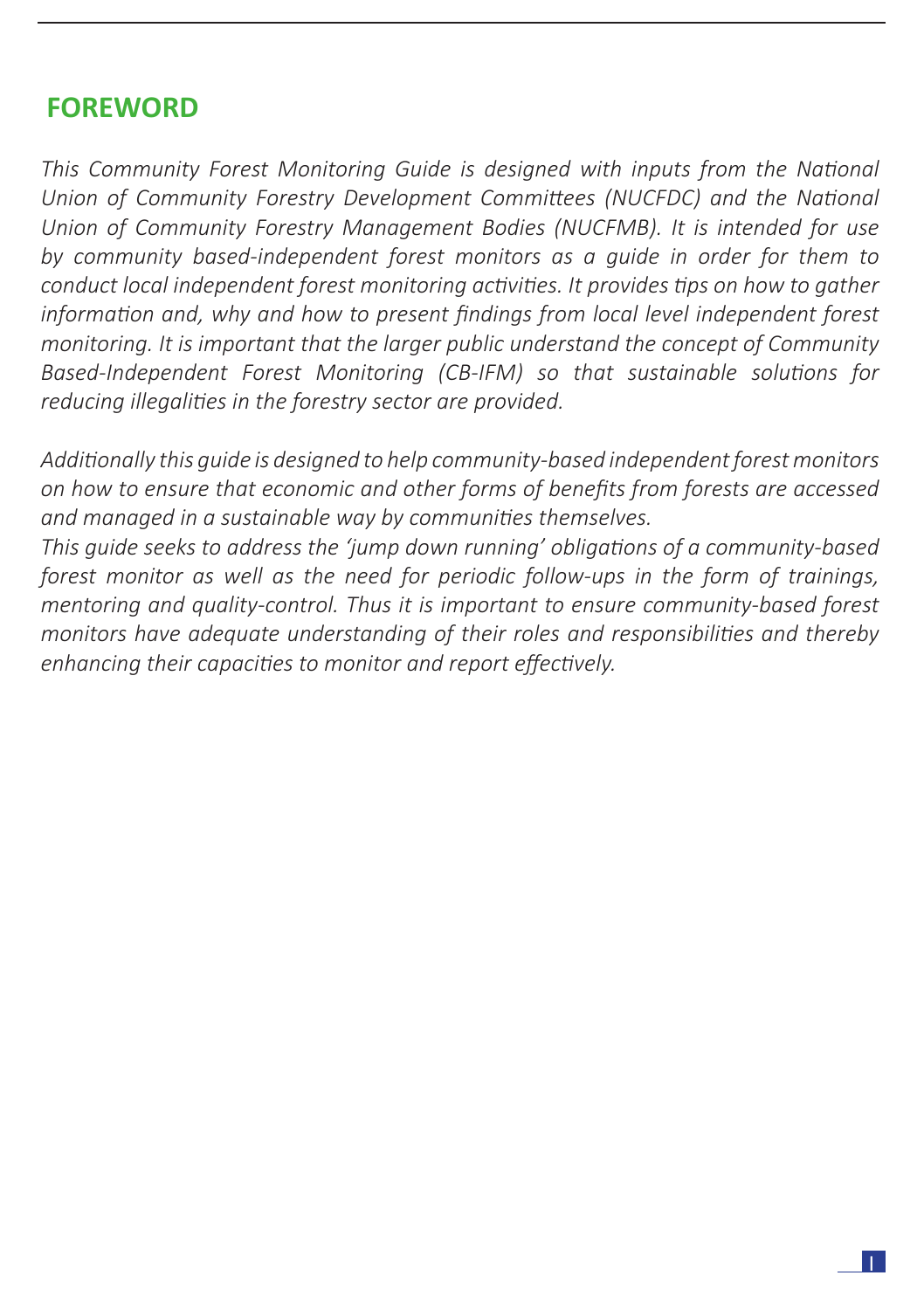# **Table of Contents**

| The Roles and Responsibilities of Community-Based Independent Forest Monitor3 |  |
|-------------------------------------------------------------------------------|--|
| Table 1: Tips to guide the CB-IFM on his/her behaviour/attitude4              |  |
|                                                                               |  |
|                                                                               |  |
|                                                                               |  |
|                                                                               |  |
|                                                                               |  |
|                                                                               |  |
|                                                                               |  |
|                                                                               |  |
|                                                                               |  |
|                                                                               |  |
|                                                                               |  |
|                                                                               |  |
|                                                                               |  |
|                                                                               |  |
|                                                                               |  |
|                                                                               |  |
|                                                                               |  |
|                                                                               |  |
|                                                                               |  |
|                                                                               |  |
|                                                                               |  |
|                                                                               |  |
|                                                                               |  |
|                                                                               |  |
|                                                                               |  |
|                                                                               |  |
|                                                                               |  |
|                                                                               |  |
|                                                                               |  |
|                                                                               |  |
|                                                                               |  |
|                                                                               |  |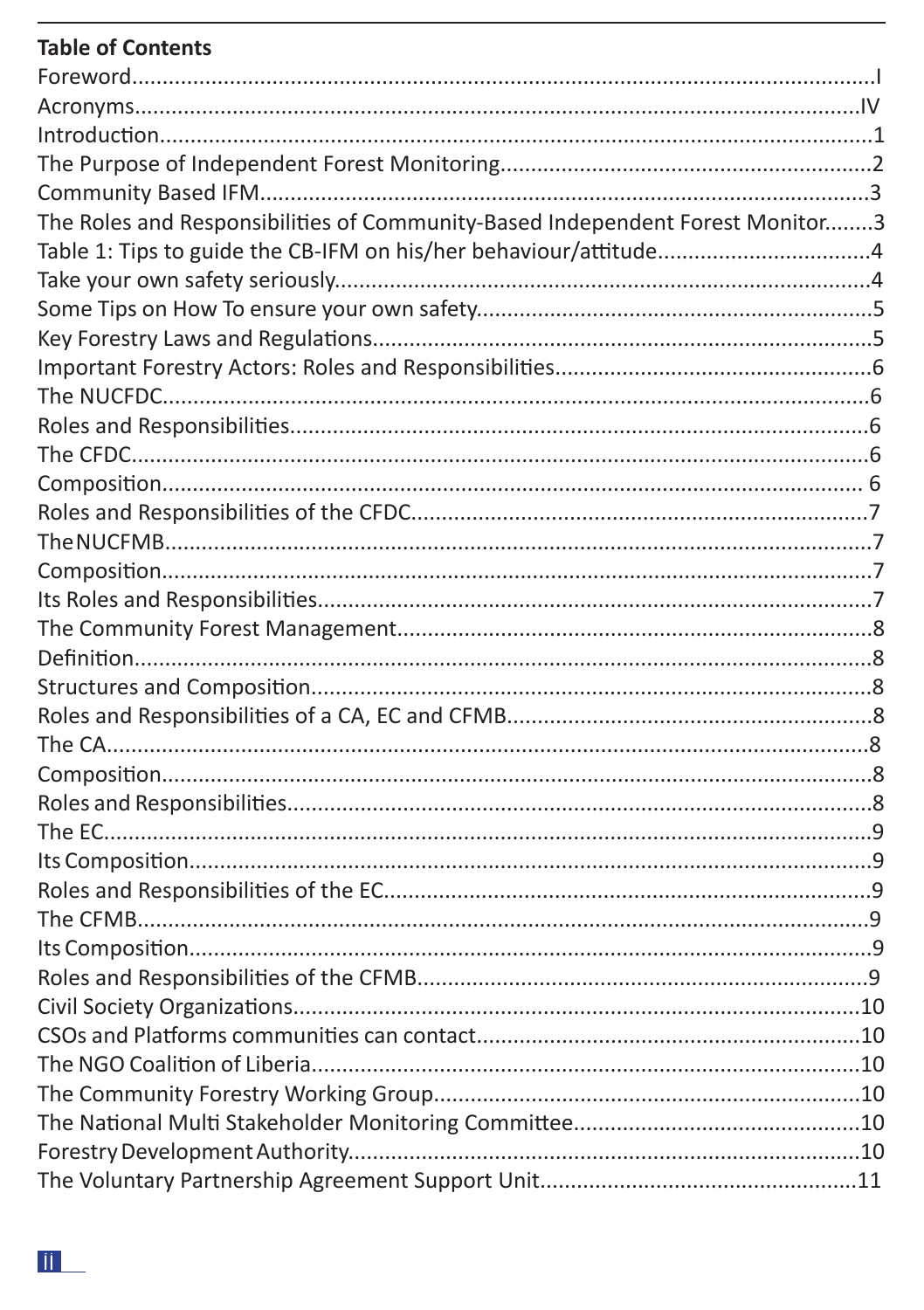| Types of Forestry Agreements between Logging Companies and Communities11           |  |
|------------------------------------------------------------------------------------|--|
|                                                                                    |  |
|                                                                                    |  |
| Key Principles of Community-based Independent Forest Monitoring12                  |  |
|                                                                                    |  |
| Table 1: Simple Checklist for Planning the Activities of a CB-IFM13                |  |
|                                                                                    |  |
|                                                                                    |  |
| Table 2: An example of template developed by the                                   |  |
|                                                                                    |  |
| Table 3: An example of a letter of request submitted to FDA- this is how a         |  |
|                                                                                    |  |
|                                                                                    |  |
|                                                                                    |  |
|                                                                                    |  |
|                                                                                    |  |
|                                                                                    |  |
|                                                                                    |  |
|                                                                                    |  |
|                                                                                    |  |
|                                                                                    |  |
|                                                                                    |  |
|                                                                                    |  |
| Step 6: Follow-up to make sure the recommendations you make are acted on22         |  |
|                                                                                    |  |
|                                                                                    |  |
|                                                                                    |  |
| Step 7.2: A simple Practical step on how to calculate to get the volume of a log23 |  |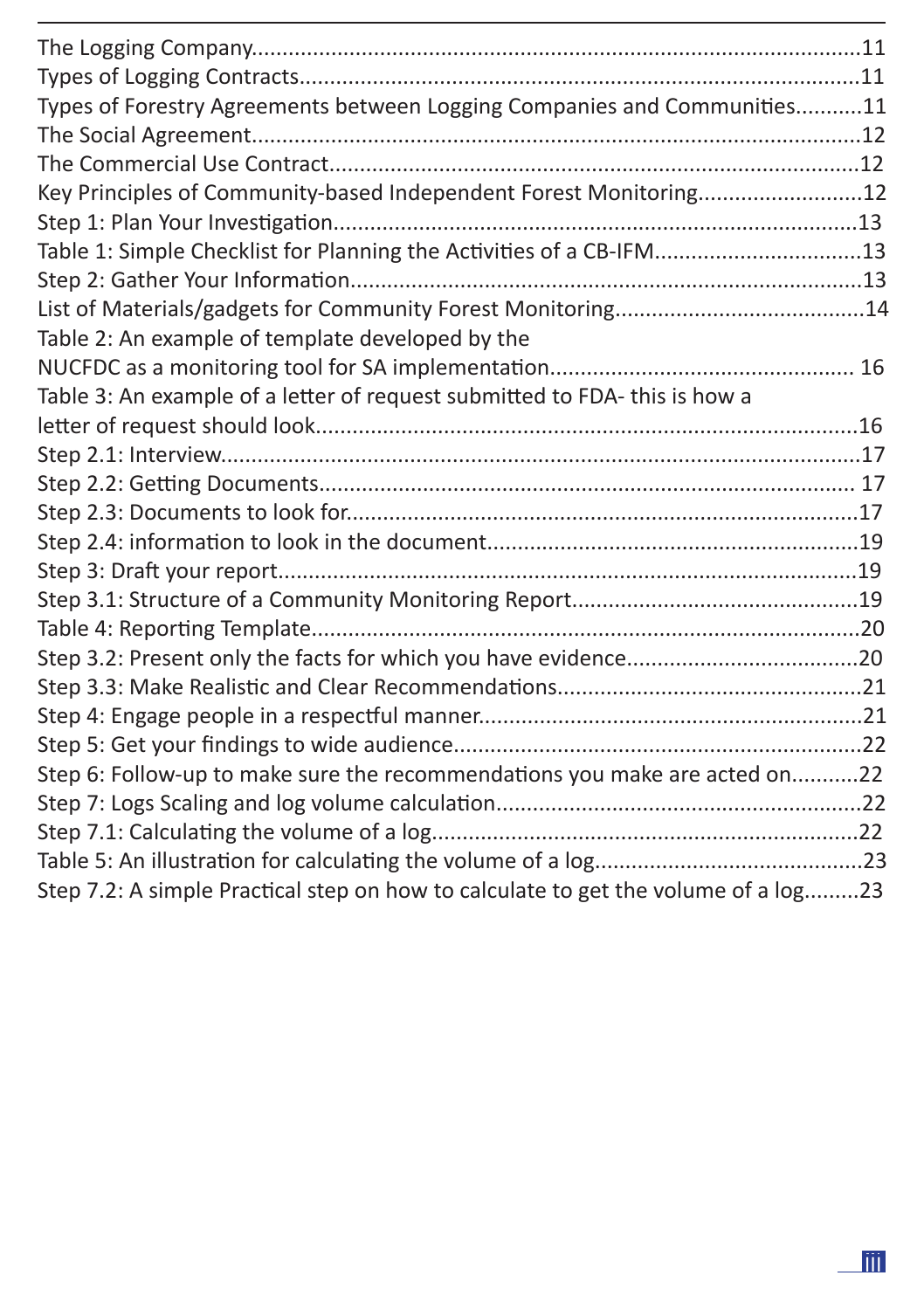| <b>Acronyms</b> |                                                                  |
|-----------------|------------------------------------------------------------------|
| <b>ACORD</b>    | Association of Community Rights Defenders                        |
| CB-IFM          | <b>Community Based-Independent Forest Monitoring</b>             |
| <b>CFDC</b>     | <b>Community Forest Development Committee</b>                    |
| <b>CFMA</b>     | <b>Community Forestry Management Agreement</b>                   |
| <b>CFMB</b>     | <b>Community Forest Management Body</b>                          |
| <b>CFWG</b>     | <b>Community Forestry Working Group</b>                          |
| <b>CSO</b>      | Civil Society Organisation                                       |
| CS-IFM          | Civil Society-Independent Forest Monitoring                      |
| <b>CUC</b>      | <b>Commercial Use Contract</b>                                   |
| EU              | <b>European Union</b>                                            |
| <b>FAC</b>      | <b>Forestry Advisory Council</b>                                 |
| <b>FAO</b>      | Food and Agriculture Organization                                |
| <b>FDA</b>      | Forestry Development Authority                                   |
| <b>HPA</b>      | <b>Heritage Partners and Associates</b>                          |
| IFM             | <b>Independent Forest Monitoring</b>                             |
| <b>LTA</b>      | Liberia Timber Association                                       |
| <b>LWG</b>      | Legal Working Group                                              |
| <b>NUCFDC</b>   | National Union of Community Forestry Development Committees      |
| <b>NUCFMB</b>   | National Union of Community Forestry Management Bodies           |
| <b>NMSMC</b>    | National Multi Stakeholder Monitoring Committee                  |
| <b>SA</b>       | Social Agreement                                                 |
| <b>VOSIEDA</b>  | Volunteers to Support International Efforts in Developing Africa |
| <b>VPA-SU</b>   | Voluntary Partnership Agreement-Support Unit                     |
|                 |                                                                  |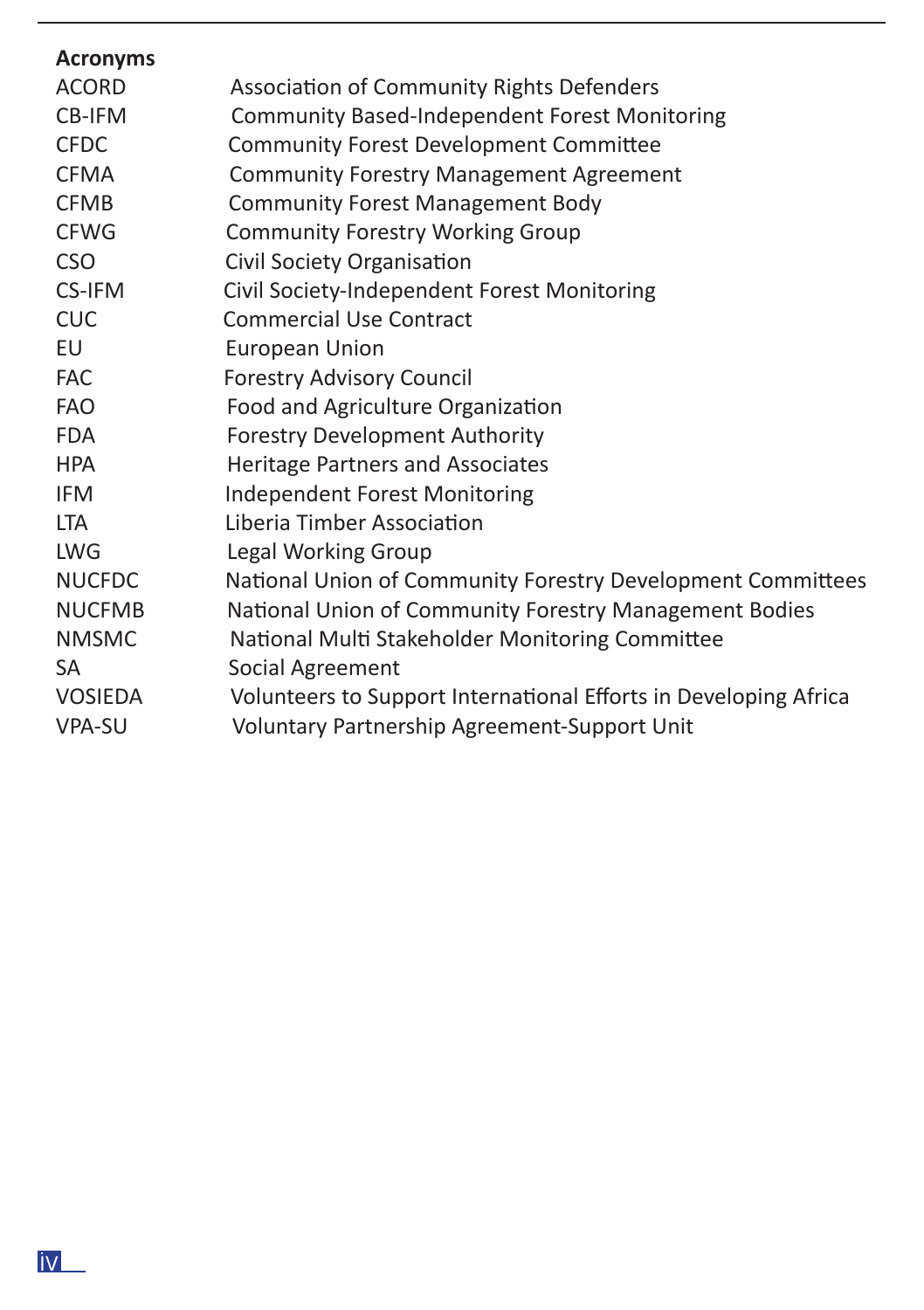# **Introduction**

Rainforests have continued to degrade and disappear for decades despite numerous efforts to protect them. Communities that are affected by forestry activities continue to suffer huge loss of benefits from these forest resources. Forests do not contribute as much as some had hoped to national revenue generation, often because logging companies are not being forced to pay the required taxes correctly. This means that there is less in the government budget for things like health, education and roads.

Forest monitoring improves transparency and accountability in the forest sector, and therefore helps to make sure that forests are being managed sustainably and that society is benefiting from any revenues generated. Community members are ideal for carrying out forest monitoring activities as they always have their ears to the ground in the local area and are often the first to know about any issues.

It's therefore important to provide training on independent forest monitoring to community members so that they are able to carry out independent forest monitoring in their areas. This will help enhance local development by reporting on any problems or issues as soon as they come up. Addressing these problems and ensuring that forests are managed sustainably and in accordance with the law is essential to protecting Liberia's remaining forests from destruction.

In line with the Ten Core Regulations 108-07 section 71 part 7 of the Forestry Development Authority (FDA) it provides the rights for Civil Society Organisations (CSOs), ccommunities and other third party involvement in monitoring and reporting on the forestry sector. Since March 2012, the Civil Society-Independent Forest Monitoring (CS-IFM) Team, have been conducting Independent Forest Monitoring (IFM) activities.

As a result of this, the Association of Community Rights Defenders (ACORD) with funding from the FAO EU FLEGT Programme, has developed this Community Guide for use by community forestry committees as a guide to enhance their capabilities to carry out Community-Based Independent Forest Monitoring (CB-IFM).

This guide has been enlightened by contributions from community forestry committee members during trainings on general independent forest monitoring, log scaling and also a result of findings from the performance assessments of community-based independent forest monitors for Community Forest Development Committee (CFDC) and Community Forest Management Body (CFMB) members in Rivercess and Nimba Counties. Also in 2018, trainings in CB-IFM for CFDC and CFMB members were held in Gbarpolu, Lofa and Sinoe Counties which contributed to this guide.

ACORD is grateful for the support and input from the NGO Coalition of Liberia, VOSIEDA, the Forestry Development Authority (FDA), the National Union of Community Forestry Development Committees (NUCFDCs), the National Union of Community Forest Management Bodies (NUCFMBs), Louise Riley and the above mentioned counties' CFDCs and CFMBs for their support and input to this guide.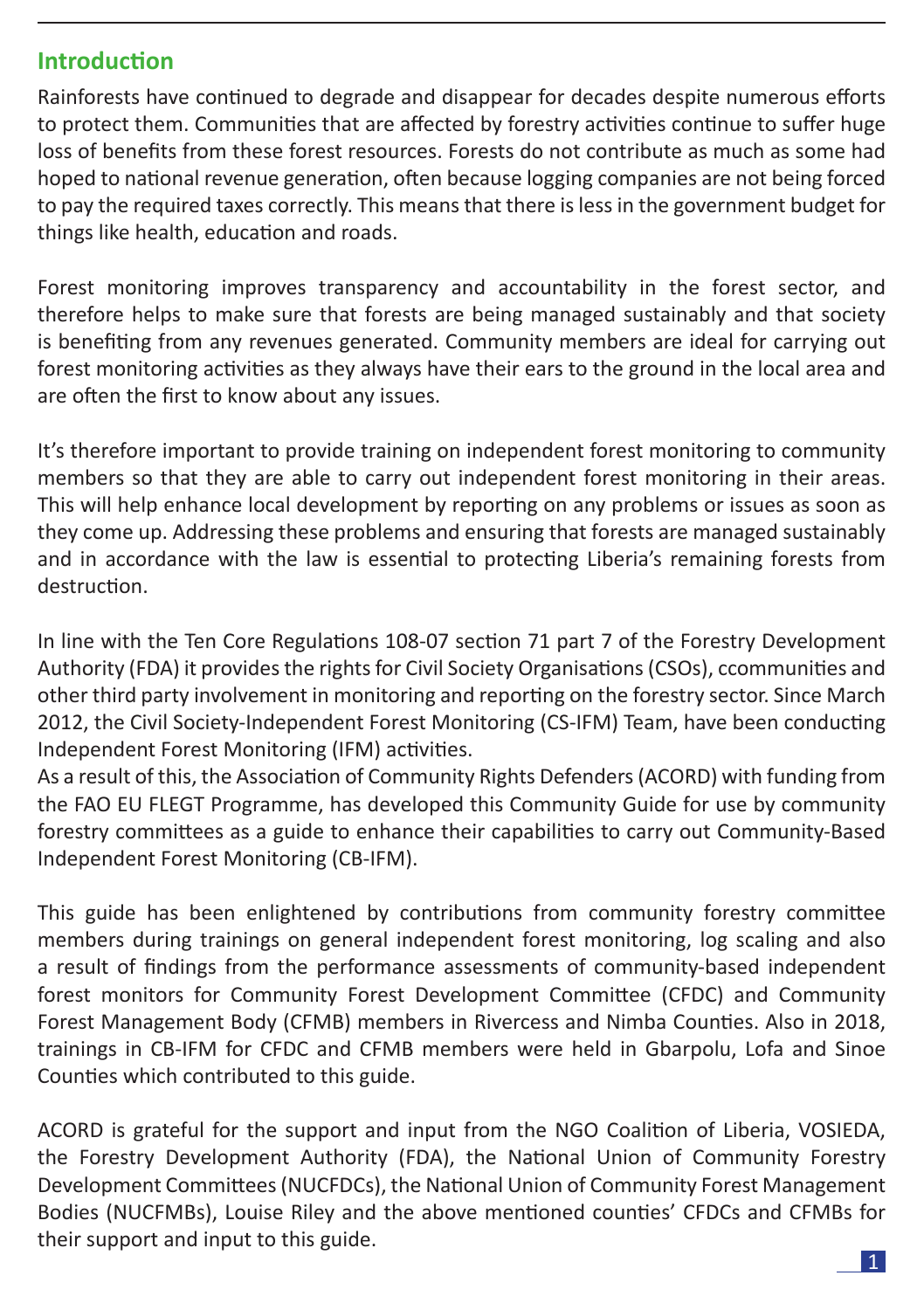### **The Purpose of Independent Forest Monitoring**

The purpose of Independent Forest Monitoring (IFM) is to ensure illegal forestry activities and those that ignore the rights of local communities are documented and mitigated.

IFM uses the existing legal framework as the basis for exploring whether or not logging concessionaires and other forest users are abiding by the forestry laws and regulations. It is an investigatory practice that involves asking open questions and making careful observations to uncover whether illegal practices have been taking place. The main job of a forest monitor is to carry out field investigations, involving interviews with different community members (including women, youth, leaders and ordinary citizens) and other sources that may be able to provide accurate information, as well as gathering relevant documents. The information collected is then compared to the relevant sections of the legal framework, and the results published into a short briefing and made widely available to government, industry and civil society.

In this way, independent forest monitors are able to improve transparency by shedding light on illegal activity and corruption, making this information available to stakeholders so that swift action can be taken. Independent forest monitors help to protect forests by quickly identifying and reporting illegal activities. Their knowledge and insights into the mechanisms of how illegal activity occurs are also useful for making continuous improvements to the legal and regulatory frameworks.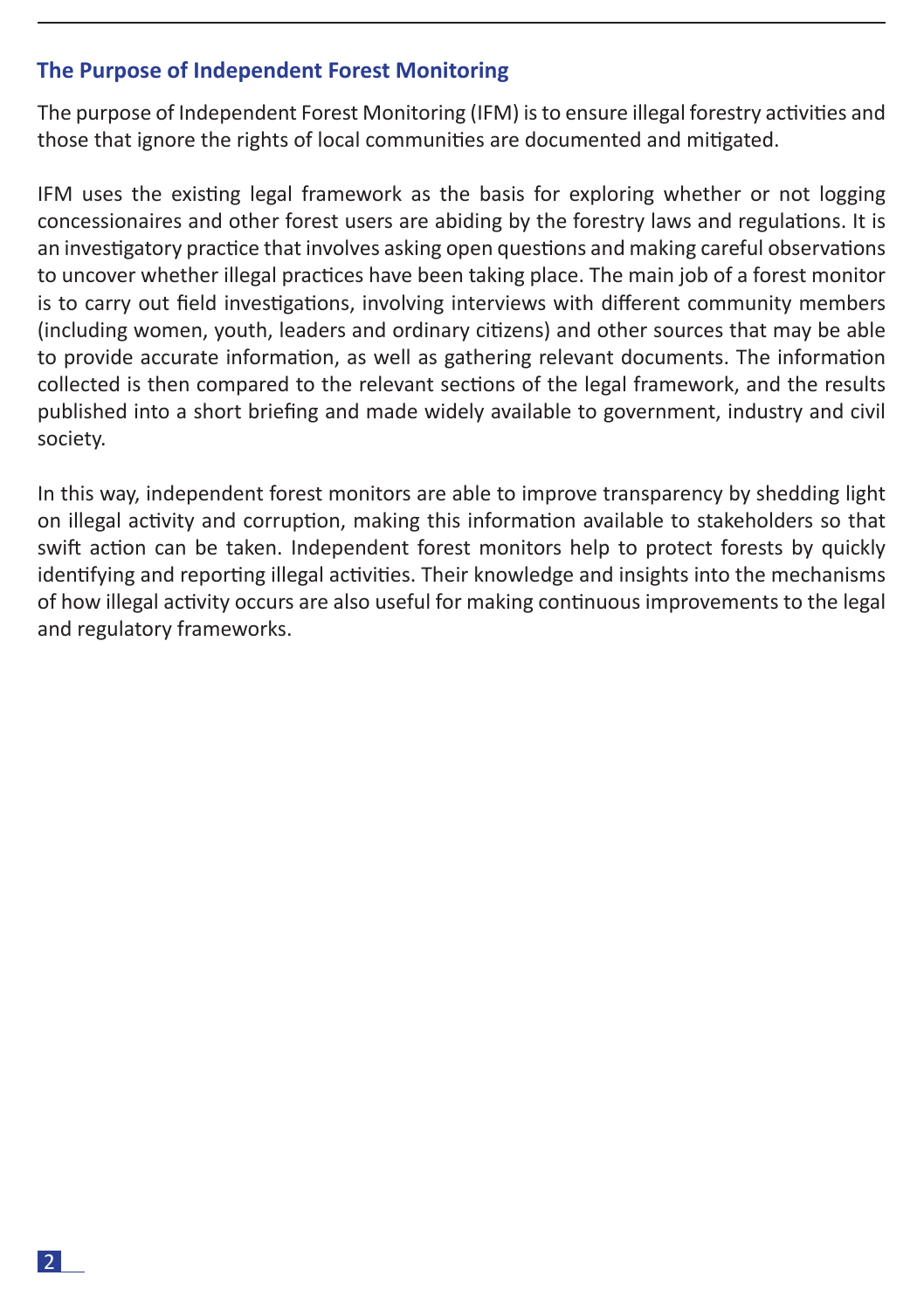# **Community-based IFM**

Community-based independent forest monitoring (CB-IFM) makes sense on a number of levels. Communities surrounding logging concessions have greater access to information and are quickly able to carry out field visits and investigate reports of any illegal or unwanted activity. They have a wider network of local contacts, allowing them to find out about local issues quicker than independent forest monitors who are not based locally.



*ACORD Programme Manager facilitating an IFM training for community-based-forest monitors*

#### **The Roles and Responsibilities of the Community-based Independent Forest Monitor**

The role of the community-based forest monitor is to gather information about forestry activities going on in their area and report this information to the right people. They must gather information by interviewing people who could give them valuable information, visiting the log field regularly, frequent engagement with logging company as well as with other stakeholders such as the FDA and civil society groups.

The community forest monitor has an important responsibility to gather factual and credible information, and to share this information with CSOs and the wider public in an orderly fashion.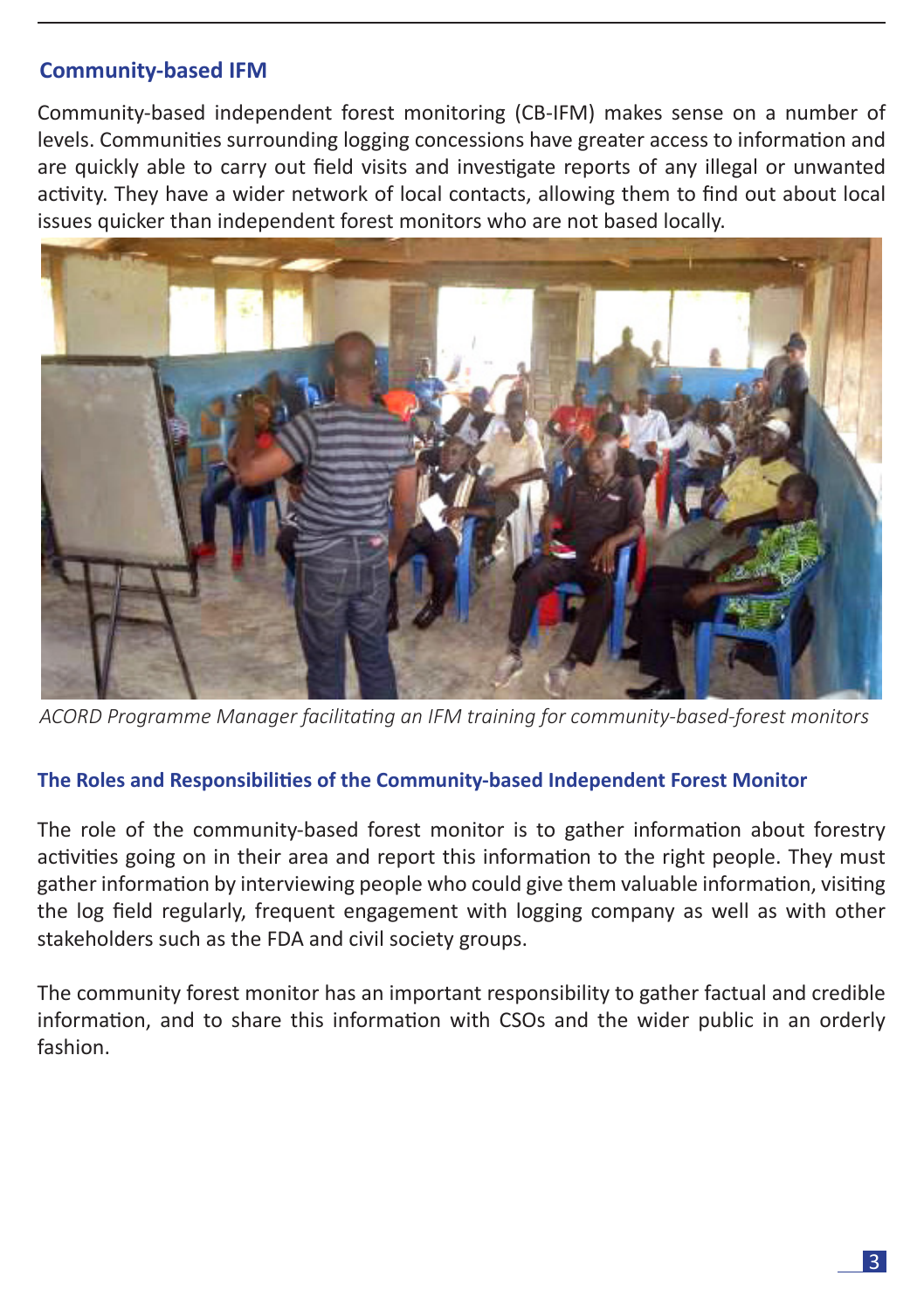|  |  |  |  |  |  | Table 1: Tips to guide the CB-IFM on his/her behavior or attitude |
|--|--|--|--|--|--|-------------------------------------------------------------------|
|--|--|--|--|--|--|-------------------------------------------------------------------|

| Dos                                                                                                                       | Don'ts                                                                                                                                                                                                     |
|---------------------------------------------------------------------------------------------------------------------------|------------------------------------------------------------------------------------------------------------------------------------------------------------------------------------------------------------|
| 1. Use the Freedom of information Act to<br>request needed information or documents<br>from relevant institutions concern | 1. You are not to enforce laws because you are<br>not a law enforcement officer.                                                                                                                           |
| 2. Develop questionnaire based on the<br>situation or the issue you wish to address                                       | 2. Do not incite violence in any way                                                                                                                                                                       |
| 3. Administer interview to people of interest                                                                             | 3. Don't use your work or position to intimidate<br>or influence others including concession<br>holders or workers of the ogging company                                                                   |
| 4. Conduct regular field visits                                                                                           | 4. You are not to collect fees or receive bribe<br>and do not accept offers. It could be an<br>inducement.                                                                                                 |
| 5. Properly document records from research,<br>investigations and other IFM activities                                    | 5. Do not allow your documents or your reports<br>to accessible to the public without it being<br>published. Others could use it to tell a lie<br>about your work or to destroy your findings<br>and facts |
| 6. Report ONLY facts                                                                                                      | 6. Don't be bias                                                                                                                                                                                           |
| 7. Be objective                                                                                                           | 7. Don't act on rumors or speculations                                                                                                                                                                     |
| 8. Use the forestry laws and its regulations to<br>investigate illegalities                                               | 8. Do not use your own imagination or<br>perception to hold people accountable                                                                                                                             |
| 9. Always maintained confidentiality                                                                                      | 9. Don't mention people's or individual's names<br>in direct reference to whatever they may<br>have told you during an interview.                                                                          |
| 10. Dialogue and negotiate with people of<br>interest                                                                     | 10. Do not take the photo or video of people or<br>a concession area without their consent                                                                                                                 |

#### **Take your own safety seriously**

Being a community forest monitor is not easy, you are monitoring the activities of logging companies who may be trying to make a fast profit. You are also monitoring the activities of your fellow community members in the forest who may have quite different ideas from you about the short-term gain versus the long-term sustainable management of the forest. It may be that they would rather that you were not there. There will be people in your community who are employed by the logging company or connected to them somehow who won't like the work you are doing. And there may be others engaged in, or profiting from illegal activities in the forest themselves.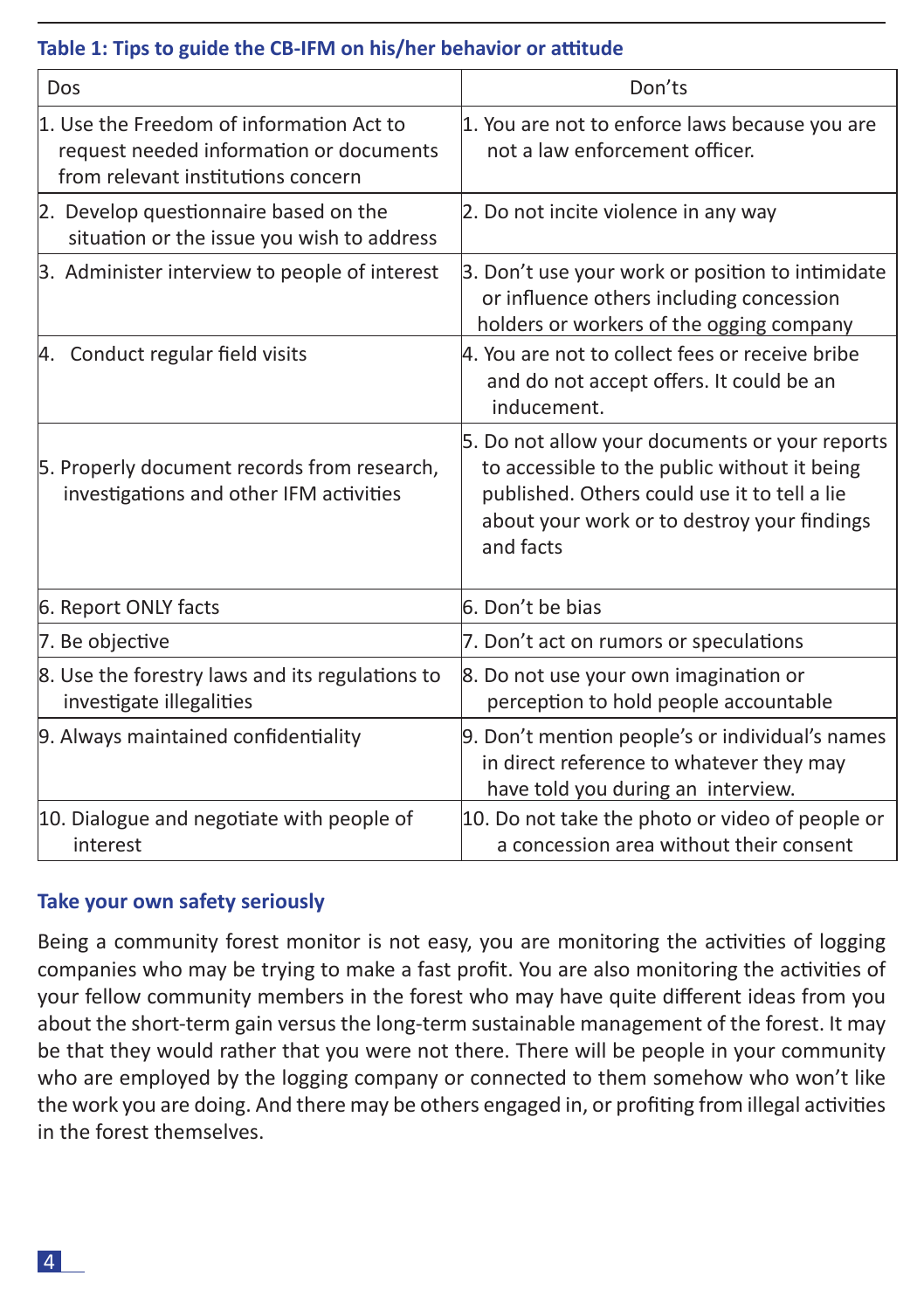### **Some tips on how to ensure your own safety**

- a. Make sure you have properly introduced yourself to the leadership/management of the logging operation before you carry on your activities through telephone calls, introduction visits, letters etc.;
- b. Make yourself visible at all times during your monitoring activities;
- c. Always work in areas with many people/company workers around never work alone;
- d. Carry your ID Card and mobile phone at all times during performing your duty;
- e. Always inform a person you trust beforehand where you are going and for how long and make sure the person can reach you if needed;
- f. Do not accept offers (cash or kind) from anyone of a logging camp or concession as this can be seen to interfere with your role as a monitor;
- g. Make sure to maintain a friendly relationship with other people at all time (e.g. logging company workers, chain saw operators etc.);
- h. Do not get into the internal affairs (administrative issues) of a logging company during and after the performance of your daily operations;
- i. Be very careful with how you engage with people (e.g. Logging company workers, chain-saw operators, etc.);
- j. Ensure that you are wearing ALL of your safety gears at ALL times

You need to decide what is the best way to protect your own safety and how best to carry out your operations. In situations where there are serious risks would it be better to collect information and pass it on to a CSO who can investigate further? If they are not living in the community or near the logging company operations it may be safer for them to publicly release the information. The CS-IFM team, other CSOs, and perhaps community leaders could be able to give you advice on a case-by-case basis. Take safety seriously and go with your gut instincts. Discuss with others on the best ways to keep safe before going out. Does the way in which you plan to work need to change in any way?

# **Key Forestry Laws and Regulations**

It's very important to refer to the relevant sections of the law in any report you present. Framing your information in terms of laws that may have been broken is very persuasive when trying to get government agencies such as the FDA to take action.

As a community forest monitor it's a good idea to get to know all the relevant laws and regulations, so that you can easily know which law is being broken, or know where you need to look to find out. Here are some of the key forestry laws and regulations that you may find useful, but also familiarise yourself with the National Forestry Reform Law (NFRL) of 2006, the FDA Ten Core Regulations of 2007, the Community Rights Law (CRL) of 2009, the Amended Community Rights Law Regulations (2017) and the 2018 overview of the legal framework related to forests. Heritage Partners and Associates (HPA) and ClientEarth have developed and grouped all of the legal references together and made them available with FDA, CSOs, Secretariats of NUCFDC and NUCFMB and the Chairmen and Chief Officers of CFDCs and **CFMBs**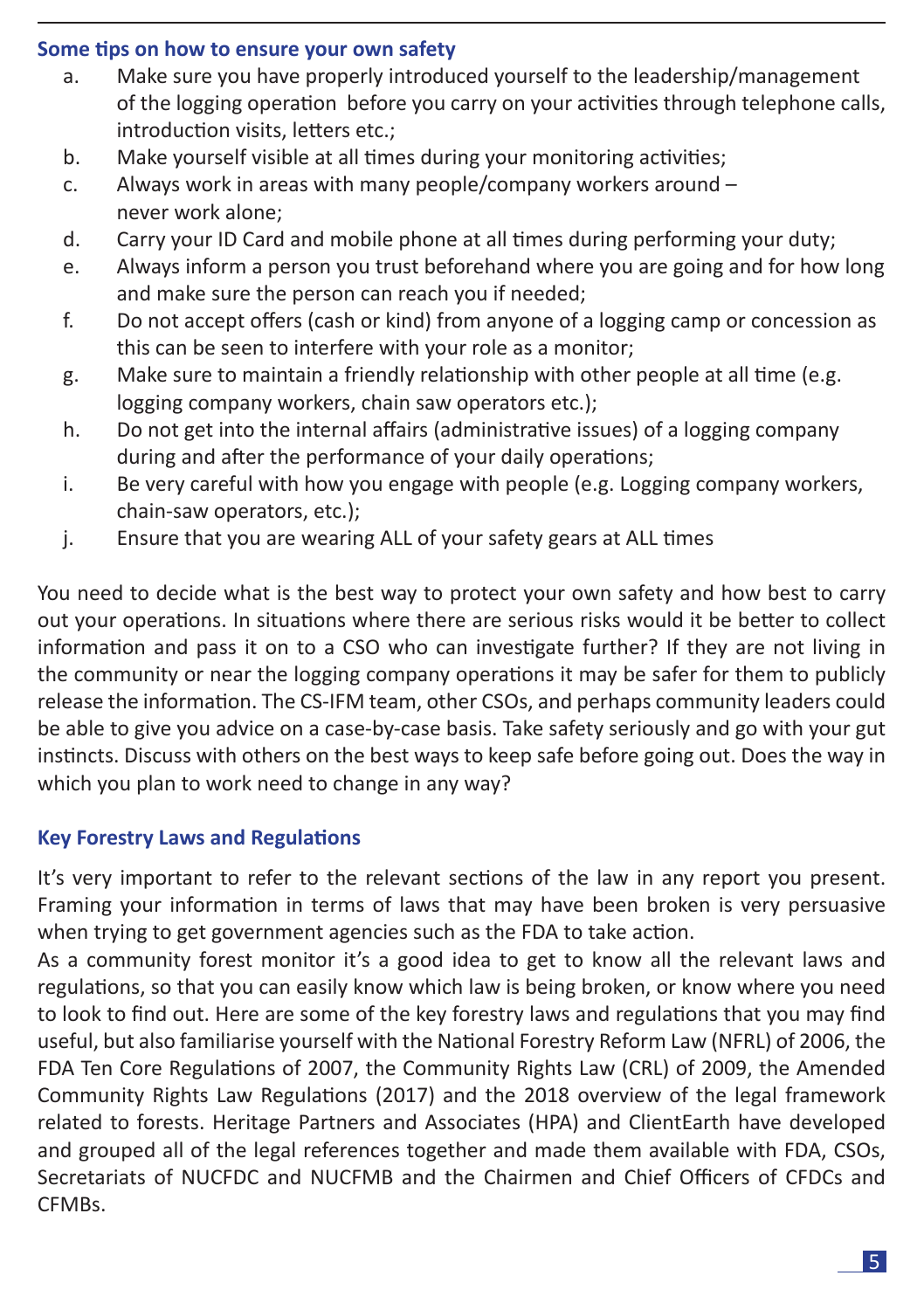# **Important Forestry Actors and Stakeholders: Roles and Responsibilities The NUCFDC – its Composition, Roles and Responsibilities**

The leadership of the NUCFDC is headed by a President with a board of advisors, Executive Officials, a Secretariat, Regional Coordinators, County Contact person and CFDC Chairpersons. The Secretariat is headed by a National Facilitator.

### **Roles and Responsibilities of the NUCFDC include:**

- a. Ensures that forestry issues and other concerns of forestry matters raised by communities are addressed through national multi-stakeholder dialogue and in a timely and appropriate manner;
- b. Ensures that all forestry related issues are presented at national or international discussion tables;
- c. Ensures that benefits accrued from the forest and its resources are used and managed sustainably in the interest of the affected communities;
- d. Solicit capacity building opportunities for all CFDC members;
- e. Seek funding opportunities with partners including CSOs and other donor organizations to enhance transparency and accountability for development initiatives undertaken by CFDCs;
- f. Maintain regular consultation with individual CFDC;
- g. Strengthens the CFDCs especially for engaging the logging company (i.e. during and after negotiation of Social Agreement with a company or investor);
- h. Provide back stopping support for CFDCs to regularly engage with their individual larger communities;
- i. Ensure that CFDCs are accountable to their individual communities;
- j. Provide guidance, monitor and report on community development projects to ensure they are successfully implemented;
- k. Serves as a platform for addressing forestry issues by multi-stakeholders;
- l. Ensures the existence of good relationship between logging companies and communities thereby mitigating misunderstanding between the community and a logging company;
- m. Attends national and international level meetings, forums and other functions on behalf of the CFDCs and feedback to them over time.

### **The CFDC Its Composition**

The CFDC is composed of 10 members who are elected by individual clans or districts of a forestry concession area. It has a by-laws and constitution and is registered with national government. The CFDC have 5 officials and 5 members and an advisor including:

- A Chairman
- A Co-Chairman
- A Financial Secretary
- A General Secretary
- A Chaplain
- Women and Youth Representatives and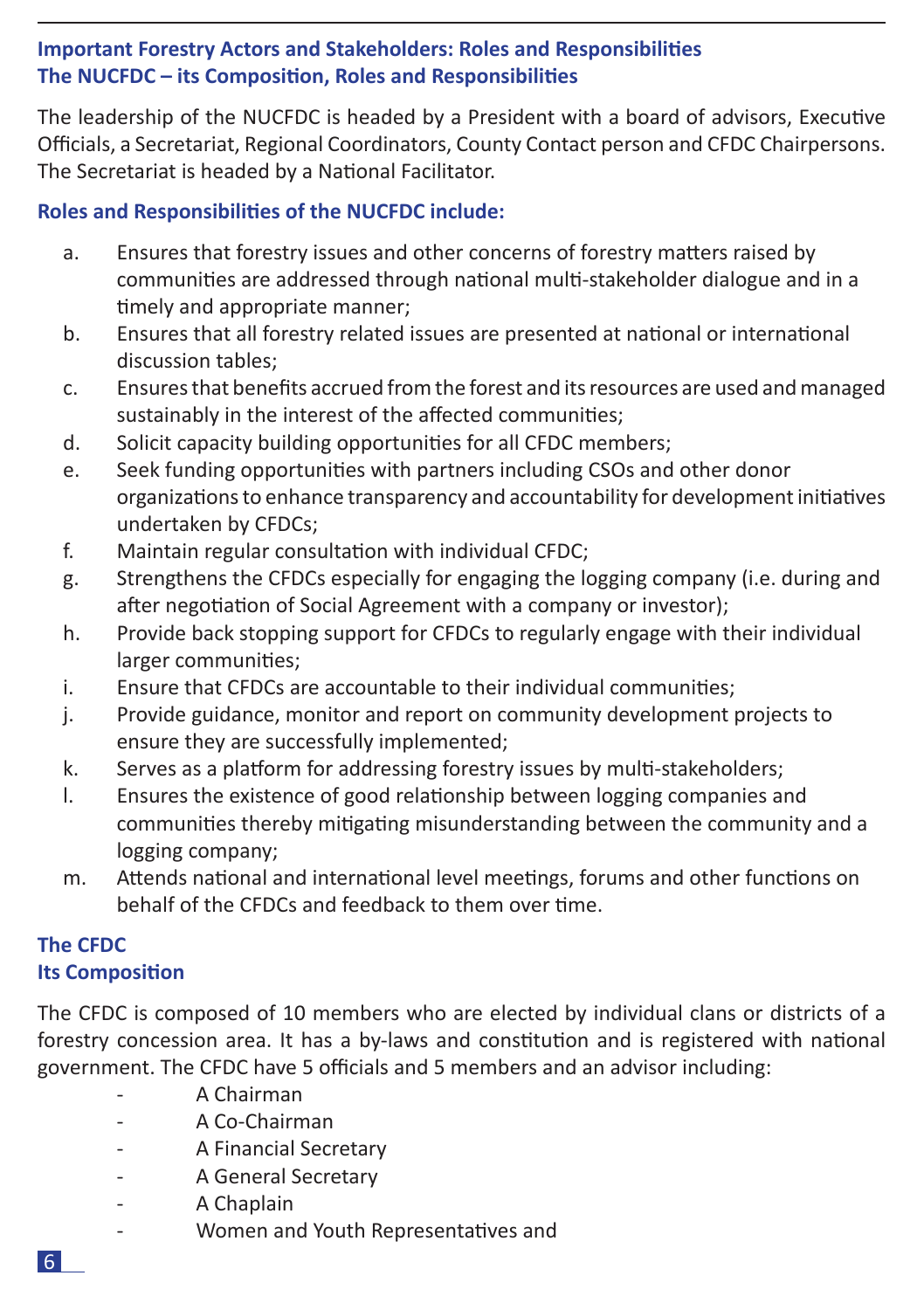- **Memhers**
- An Advisor

### **Roles and Responsibilities of the CFDC**

- Ensure that community receives it's benefits (social and economic) from logging company operating in its area;
- Ensure that benefits received from a logging company are expanded in the general interest of the larger community;
- The CFDC is under obligation to report its activities and other forest related matters to the larger community in a timely manner;
- On the overall, the CFDC is responsible to represent the community during and after the negotiations and signing of Social Agreement with a logging company;
- Ensure the regular quarterly meeting between the larger community and the logging company is happening in line with the provisions in their Social Agreement;
- The CFDC represent the community at the NUCFDC level at all times;
- CFDCs are under obligation to monitor and report on the implementation of SAs, CUC and other forestry activities in their areas;
- Mediates between the logging company and the community.

#### **The NUCFMB Its Composition**

The leadership of the NUCFMB is headed by a President with a board of advisors, Executive Officials, a Secretariat, Regional Coordinators, County Contact persons and CFMB Chief Officers. The Secretariat is headed by a National Facilitator.

### **Roles and Responsibilities of the NUCFMB include:**

- A. Ensures that forestry issues and other concerns of forestry matters raised by communities are; addressed through national multi-stakeholder dialogue and in a timely and appropriate manner;
- B. Ensures that all forestry related issues are presented at national or international discussion tables;
- C. Ensures that benefits accrued from the forest and its resources are used and managed sustainably in the interest of the authorized forest communities;
- D. Solicit capacity building opportunities for all CFMB members;
- E. Seek funding opportunities with partners including CSOs and other donor organizations to enhance transparency and accountability for development initiatives undertaken by CFMBs;
- F. Maintain regular consultation with individual CFMBs ;
- G. Strengthens the CFMBs especially for engaging the logging company (i.e. during and after negotiation of CUC with a company or investor);
- H. Provide back stopping support for CFMBs to regularly engage with their individual larger communities;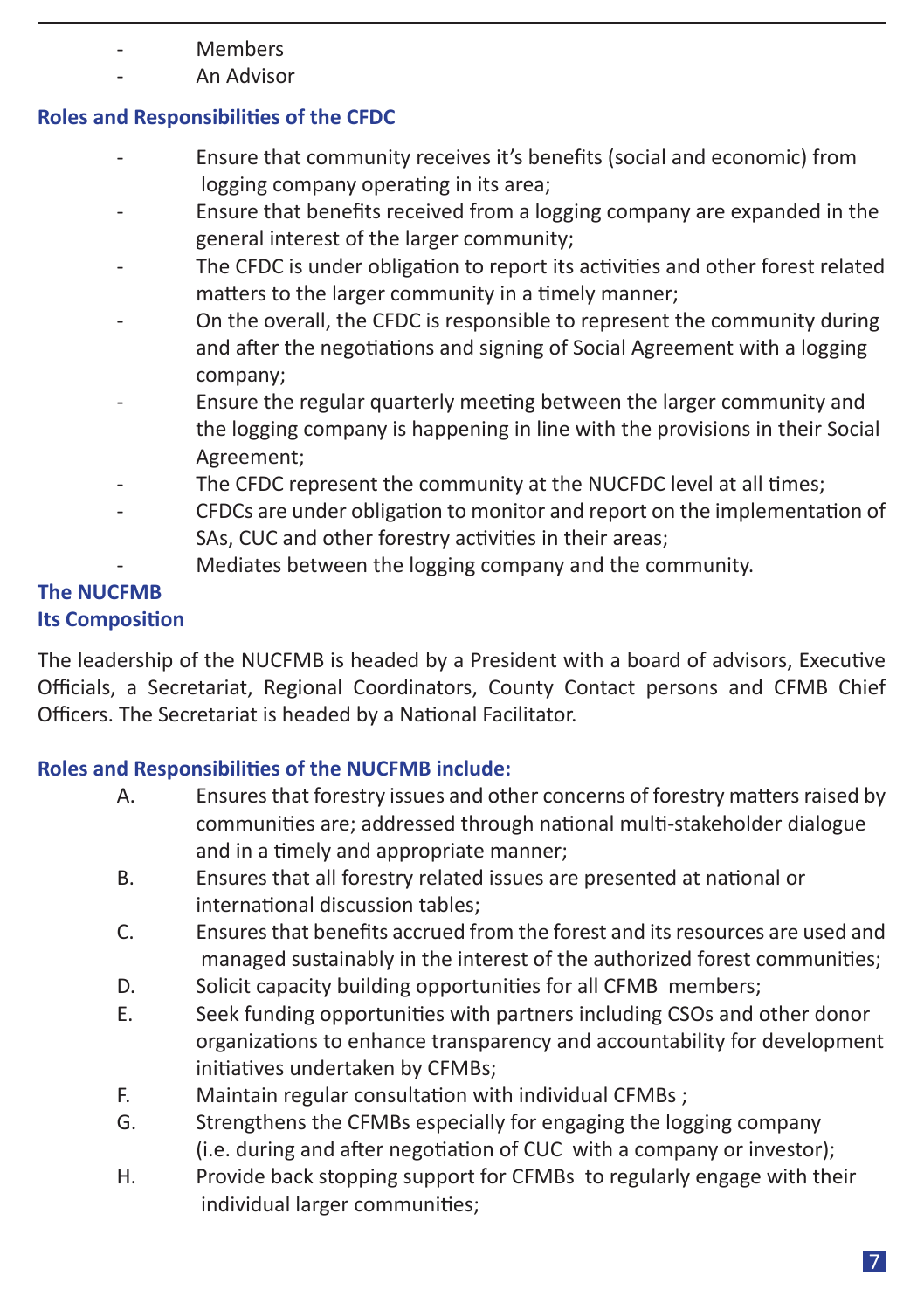- I. Ensure that CFMBs are accountable to their individual communities;
- J. Provide guidance, monitor and report on community development projects to ensure they are successfully implemented;
- K. Serves as a platform for addressing forestry issues by multi-stakeholders;
- L. Ensures the existence of good relationship between logging companies and communities thereby mitigating misunderstanding between the community and a logging company;
- M. Attend national and international level meetings, forums and other functions on behalf of the CFMBs and feedback to them over time;

# **The Community Forestry Management Agreement (CFMA) Its Definition**

A CFMA is defined as; Community forestry Management Agreement granted by FDA to a community after the community must have completed requirements to be awarded a community forestry status. This forestry management gives communities the exclusive rights to manage and govern their community forest land.

In the arrangement of a CFMA, there exist community governance structures that are responsible for the management of the community forest.

### **Structures and Composition of the Governing Bodies**

A CFMA is governed by three Structures including;

- A Community Assembly (CA);
- An Executive Committee (EC) and
- A Community Forestry Management Body (CFMB)

### **Composition, Roles and Responsibilities of the CA, the EC and the CFMB**

### **The CA**

### **Its Composition**

The CA is comprised of representatives from all towns within the authorized forest community, including men, women, youth and members of the various ethnicities. This is the highest decision making body of the authorized forest community.

### **Roles and Responsibilities of the CA**

- They meet twice a year to make decisions on community forestry matters;
- They elect officers of the CA to the Executive Committee;
- They receive, review and adopt reports submitted by the EC and other subordinate committees;
- They appoint members to the CFMB:
- They receive, review and adopt reports of the CFMB:
- They approve CFMPs and budgets drafted by the CFMB;
- They report to the EC
- They ensure sustainable management of community forest resources and
- They ensure that incomes from community forest resources contribute to the development of the community and the well being of community 8 members, according to the vision of the CA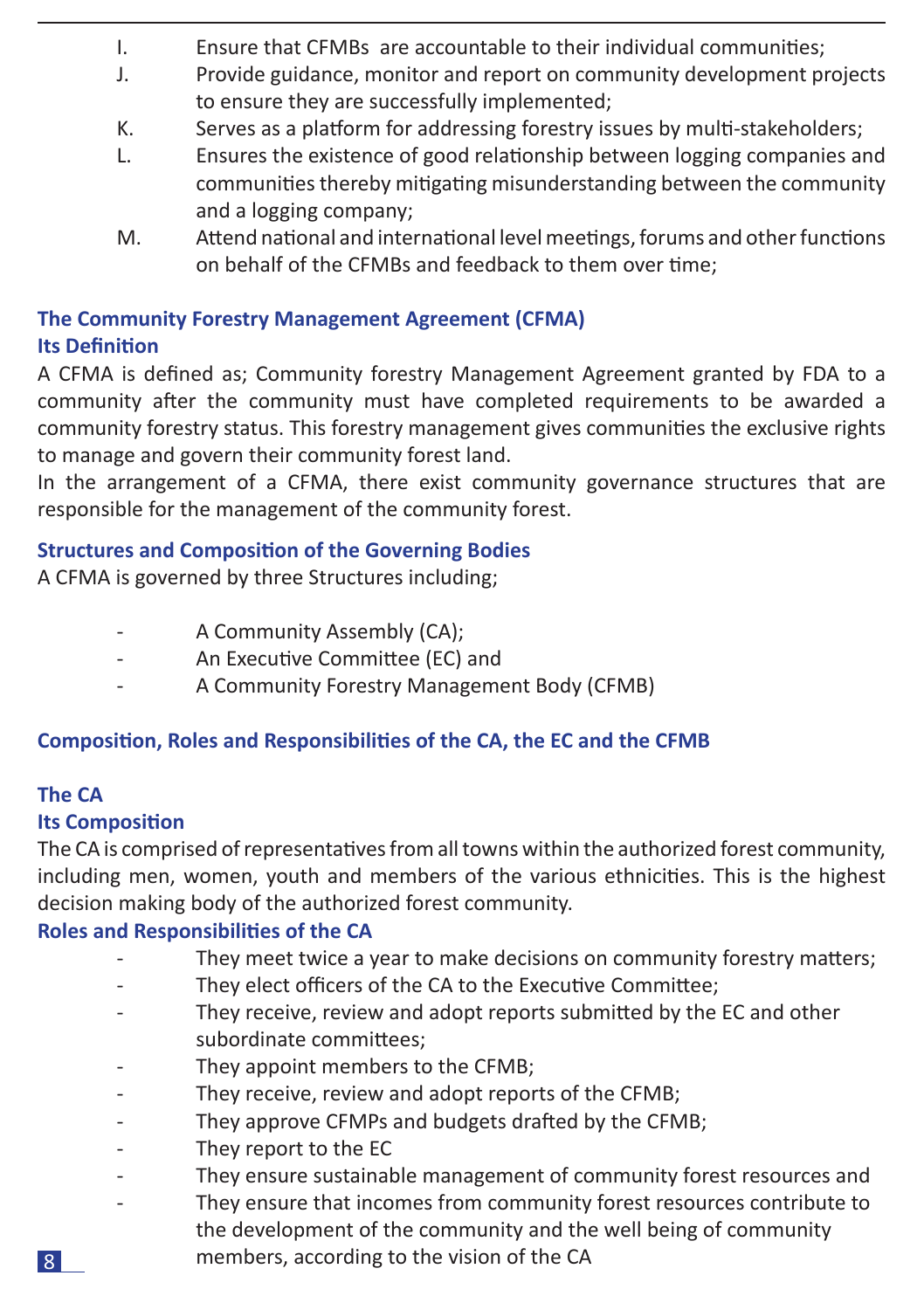# **The EC**

#### **Its Composition**

The EC is comprised of community members who are elected officials of the CA, The Representatives in the House of Legislature serves on the EC as an ex-officio who are not allowed to influence decision making and they do not have voting rights.

### **Roles and Responsibilities of the EC include;**

- Manages the affairs of the Community Assembly
- Oversees the function of the CA in the absence of the community in section;

### **The CFMB**

#### **Its Composition**

Each CFMB is registered with national government with an Article of incorporation, a bank account and a by-laws and Constitution to ensure legality and its governance.

The CFMB is formed as the result of a CFMA and it has a core of leadership including;

- A Chief Officer;
- Secretary;
- Treasurer:
- Member:
- Member

#### **Roles and Responsibilities of the CFMB**

- Implement policy of the Community Assembly and its Executive Committee;
- With the involvement of community members and approval of the Executive Committee, prepare and implement a Community Forest Management Plan approved by the FDA and CA;
- Operate in accordance with the terms and conditions established in the Community Forestry Management Agreement, Community Forest Management Plan, Community Forestry Rules and other relevant legislations and Regulations;
- Represent the community in all matters related to the community forest program, including in negotiations related to the community forestry program and forest resources;
- Stop and immediately inform the nearest forestry office about forestry related offense occurring within the community forest;
- As a matter of protocol, the CFMB reports to the Community Assembly;
- Report quarterly to the Executive Committee on the management of the community forest;
- Also submits quarterly financial report to the Executive committee;
- Develop and implement Community Forest Management Plans under guidelines and specification issues by the forestry authority;
- Monitor the day-day activities of logging companies and other forestry activities in their area;
- Ensure good governance and accountability in community forest management, and perform other functions as are necessary and consistent with the functions of the community forest management body;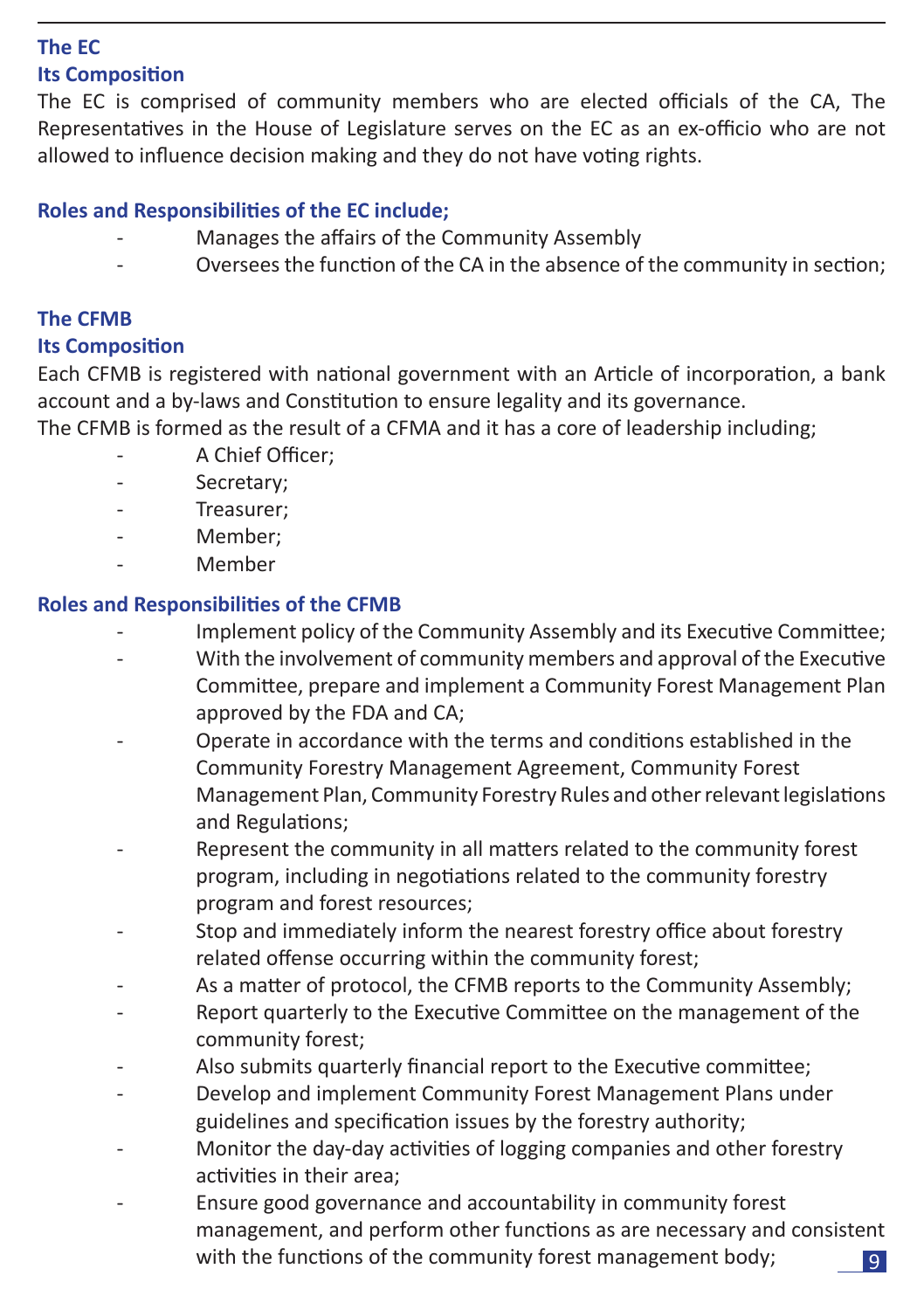### **Civil Society Organizations (CSOs)**

CSOs provide backstopping support to communities and FDA through conducting and facilitating independent forest monitoring and reporting activities. CSOs also conduct advocacy and awareness raising activities so as to ensure the reduction of illegal forestry activities. CSOs play a role of ensuring that benefits from forest resources are equitably distributed and expanded to contribute to local and national development agendas.

### **CSOs or platforms that communities can contact**

# **The NGO Coalition of Liberia (NCL)**

This is a consortium of CSOs which comprise of over eighteen organizations including; the CS-IFM team working to ensure natural resource governance and management. Its vision is to see a Liberia where natural resources are managed sustainably and governed by the rules of law for the benefits of all Liberians.

# **Community Forestry Working Group (CFWG)**

The CFWG comprises of government agencies, CSOs, International Non-Government Organizations (INGO) and donor partners. The CFWG mission is to:

- a. serve as a vehicle for public participation in the work of the FDA on community forestry matters;
- b. provide opportunities for building the capacity of forest stakeholders;
- c. promote closer relationships between the FDA, forest communities and other stakeholders;
- d. strengthen the capacity of the FDA to implement and enforce community forestry laws, regulations and policies;
- e. Assist the FDA to monitor and evaluate all aspects of the community forestry program; and provide advice on issues relating to community forestry;

### **The National Multi Stakeholder Monitoring Committee (NMSMC)**

This is the platform that brings together all significant forestry stakeholders. It comprises of the EU, VPA SU, FDA, LTA, CSOs and Communities. The NMSMC seeks to ensure that only legally sourced timbers are allowed to leave Liberia. In so doing, the NMSMC discussions are focused on issues including;

- Monitoring;
- Violations;
- Illegalities;
- Forestry laws enforcement and
- **Compliance**

### **Forestry Development Authority (FDA)**

FDA is a governmental agency responsible to regulate the forestry sector of Liberia including monitoring and evaluating the implementation of each approved Forest Land Used Action. Furthermore it is the responsibility of FDA to ensure that logging companies and communities are conducting forestry activities in compliance with the forestry laws and its regulations and to levy associated taxes and revenue fees from the use of the forest and its resources.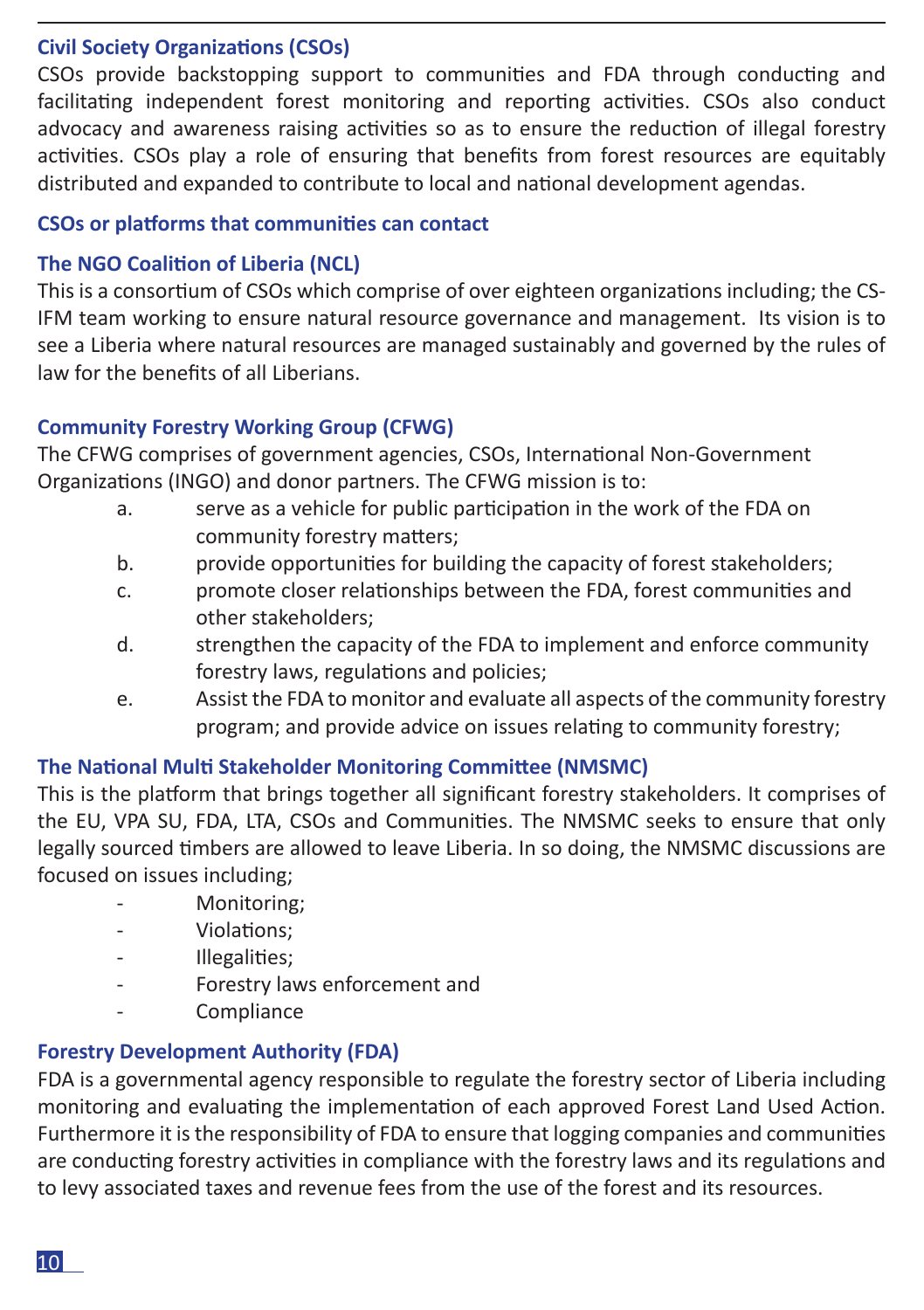### **The Voluntary Partnership Agreement Support Unit (VPA SU)**

A Voluntary Partnership Agreement has been signed between Liberia and the European Union (EU) to ensure a legal forestry sector in Liberia, and to enable legal timbers exportation. Through the implementation of the VPA, its Support Unit provides technical, financial and capacity building support to forestry stakeholders to ensure their participation aimed at reducing illegality in the forestry sector. The VPA includes a framework for overseeing, monitoring and evaluating implementation of its protocol and its economic, social and environmental impacts. The EU and Liberia have signed a joint commitment to monitor the social, economic and environmental effects of the VPA. Monitoring is considered whether the VPA is having the desired outcomes.

### **The Logging Company**

The logging company (also known as the contract holder) is expected to deliver economic and social benefits to the communities, contribute to the national revenue and ensure sustainable forest management practices in compliance to the forestry laws and its regulations.

### **Types of logging contracts**

To harvest timber in Liberia you must first obtain a permit or contract, otherwise the logging operations will be illegal. Under the National Forestry Reform Law chapter 5 section 5.3 and section 5.4 and Community Rights Law chapter 1 section 1.3 there are three types of logging contracts that can be issued:

- a. The Forest Management Contract (FMC) this contract is awarded for a maximum period of 25 years and covers a maximum of 49,999 hectares of forestland. A FMC is issued by the FDA to a logging company;
- b. The Timber Sales Contract (TSC) this contract is awarded for a maximum period of five years and covers a maximum of 5,000 hectares of forestland. Like the FMC it is issued by the FDA to a logging company.
- c. The Community Forestry Management Agreement (CFMA) this contract is for a maximum of 15years and is a contractual agreement approved by FDA and awarded to a community either for logging or conservation, with basic requirements to ensure sustainable forest management practices and to mitigate illegality in the use of forest resources. This agreement has a status of either commercial or conservation.

### **Types of Forestry Agreements between Logging Companies and Communities**

There are two types of agreements between companies and communities namely:

- The Social Agreement (SA) and
- The Commercial Use Contract (CUC)

### **The Social Agreement (SA)**

FDA Ten Core Regulation 105-07 provides that a Social Agreement must be signed for FMCs and TSC contracts before operations begin, to ensure both parties are conducting logging and other forest resources extraction activities in line with the forestry laws and its regulations, and to also ensure that communities that are affected by logging activities benefit from the forest and its resources in a legal manner. It is the outcome of a series of negotiations between the community and the logging company. The SA outlines how benefits (financial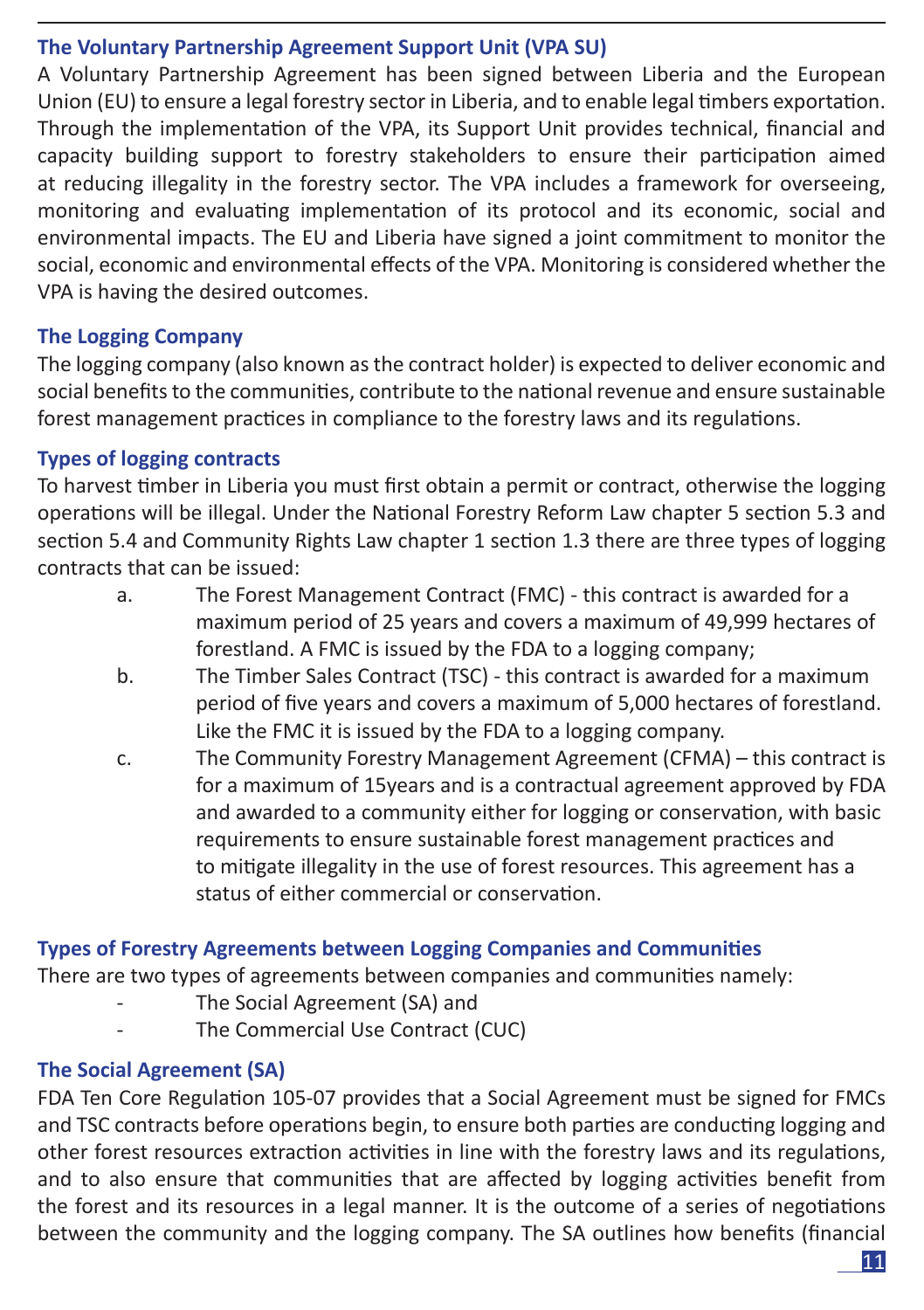and development) are to be awarded to communities. It has a timeline for the benefits a community should receive and highlights how the relationship between the community and the logging company are to be managed.

An SA obliges the company to provide the community with benefits such as; schools, community development programs, clinics, the maintenance of roads and scholarships. It also provides that communities should receive a minimum of \$1.00 per cubic meter fees of timber harvested. The company also promises to not damage farmland or water sources through their timber operations. In return communities also make certain commitments, such as not to carry out pit-sawing or commercial timber harvesting or any other activity that would harm the logging company operations. They must also use a proportion of the funds they receive to ensure that the CFDC monitors the Social Agreement.

Every Social Agreement is negotiated between the logging company and the affected community, so the terms of each will have certain differences. It is therefore important to check with your various CFDCs to obtain a copy of the Social Agreement affecting your area to read through it and familiarise yourself with before starting any monitoring activities, so that you can monitor whether or not the rules and regulations are being followed.

#### **The CUC**

This agreement applies to CFMAs. Where the community has decided to contract a logging company to harvest timber, a CUC is signed between the logging company and the community. The CUC should indicate that the community represented by its CFMB participated fully during the process of its negotiations and development. It should also have the approval of FDA as a witness to the discussions or negotiations between the community and the company.

#### **Key Principles of Community based-Independent Forest Monitoring**

#### **Step 1: Plan your investigation**

No matter how big or how small the investigation you wish to do, before you start to gather information it is good to have some idea of what you want to find out. Write down a few ideas on what you want to know, who may be able to give you information, and what are the documents you might need. Ask yourself 'What do I want to find out?', 'Why would it be useful to find out this information?', 'What documents will I need to prove that the information is true?', 'Who would it be a good idea to talk to find out this information?'. Once you have noted the answers to those questions down you are in a better place to begin your investigation.

There may be different things that make you want to do community based investigation – for example you may have heard reports of community rights being disrespected by the logging company, or that they are logging outside the concession boundary or in a protected area. There may be many other reasons that prompt you to want to find out more information. Follow your instincts and investigate if something doesn't seem right.

Also submit a letter of request to Forestry Development Authority (FDA). Remember to firstly introduce yourself/organization, explain the intent and the expected outcome of your letter and also put the number of days you are willing to wait for a response. See Table 3.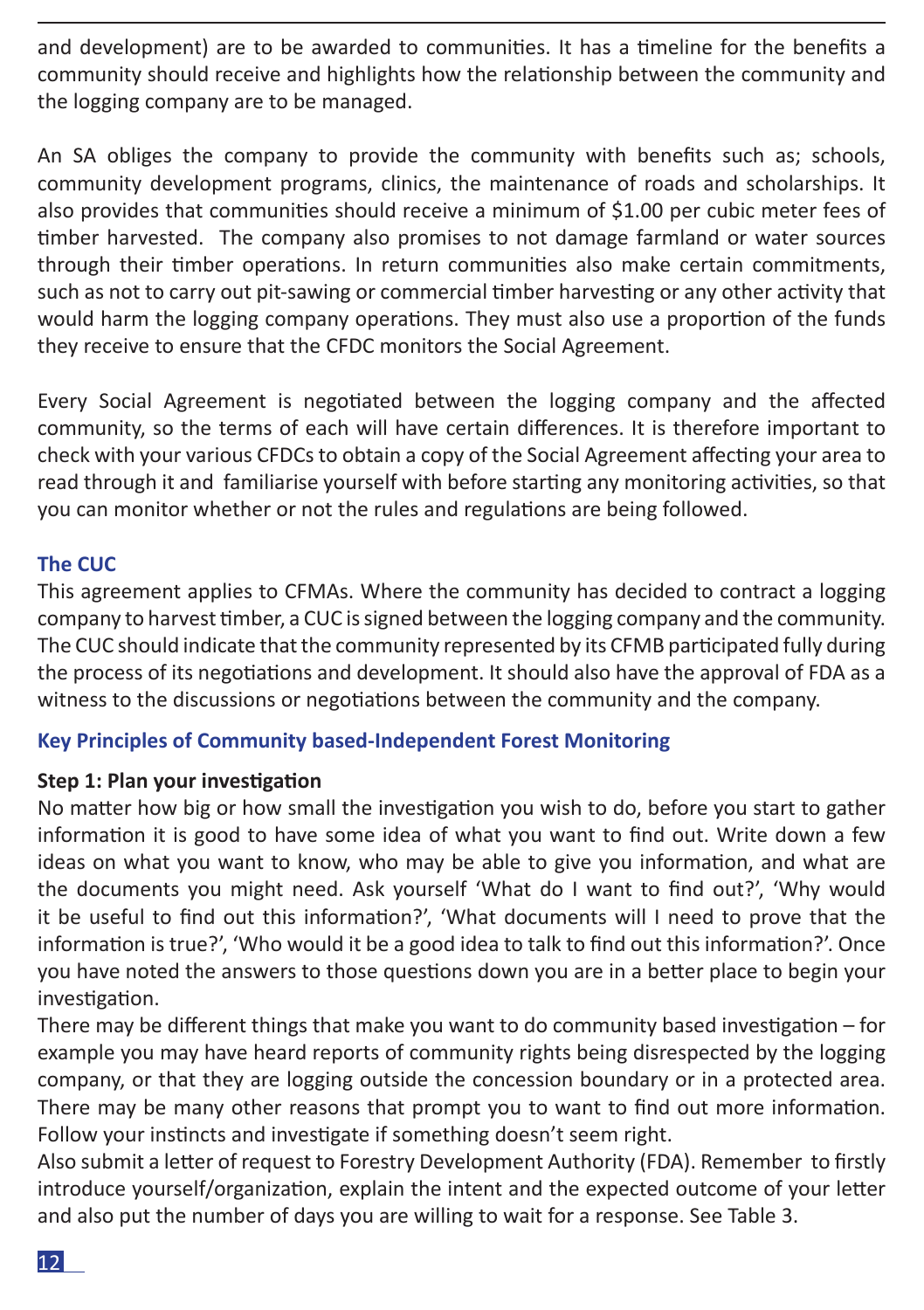### *Table 1: Simple Checklist for Planning the activities of a CB-IFM*

| <b>Activities Description</b>                                                                                                                                                  |
|--------------------------------------------------------------------------------------------------------------------------------------------------------------------------------|
| Develop a work schedule                                                                                                                                                        |
| Have a clear objective about the issue or situation you want to investigate or<br>monitor                                                                                      |
| Do a desk review/research (i.e. reviewing a SA, a CUC or a Business Registration<br>Certificate of company)                                                                    |
| Use the information from the desk review/research to develop questionnaires<br>that clearly define the targeted audience in line with the forestry laws and its<br>regulations |
| Share the questionnaires with the NUCFDC/NUCFMB and the CS-IFM team for<br>comments or inputs                                                                                  |
| Inform other relevant stakeholders (FDA, LTA, and other CSOs) about your CB-IFM<br>activity and plan                                                                           |
| Make a check-list of available equipment needed for your IFM activities (see<br>table 2)                                                                                       |
|                                                                                                                                                                                |

### **Step 2: Gather your information**

There are many ways of gathering the information that you need. The most common way for community forest monitors to gather information is by talking to people (interviews), field observations and getting hold of key documents. Always conduct your CB-IFM during the day and at most spend 5 days in an area with an additional 2 follow-up trips.

Another way of getting concrete information is; through contacting the LTA for getting information about a logging company. The LTA is the umbrella organization for all timber and logging companies in Liberia. Contact the LTA through its offices located at the Methodist Building on 12th Street, Sinkor in Monrovia.

### **List of materials/gadgets for community forest monitoring**

- a. Ink pen (black or blue) ball point pens are good when its raining;
- b. Note pad;
- c. Hard back file;
- d. Strong shoes or safety boots;
- e. Rain gear (rubber boots and coat);

### **Optional and useful materials/gadgets if available;**

- a. Digital audio recorder this is useful for the monitor to compliment his facts and findings especially for the purpose of verification;
- b. Digital camera (video or ordinary) this helps the monitor t have picture or video to ensure proof of evidence;
- c. GPS devise this is useful when the monitor needs to verify with facts, the demarcation or boundaries within the concession;
- d. Spare batteries for all the items above to maintain the power source of the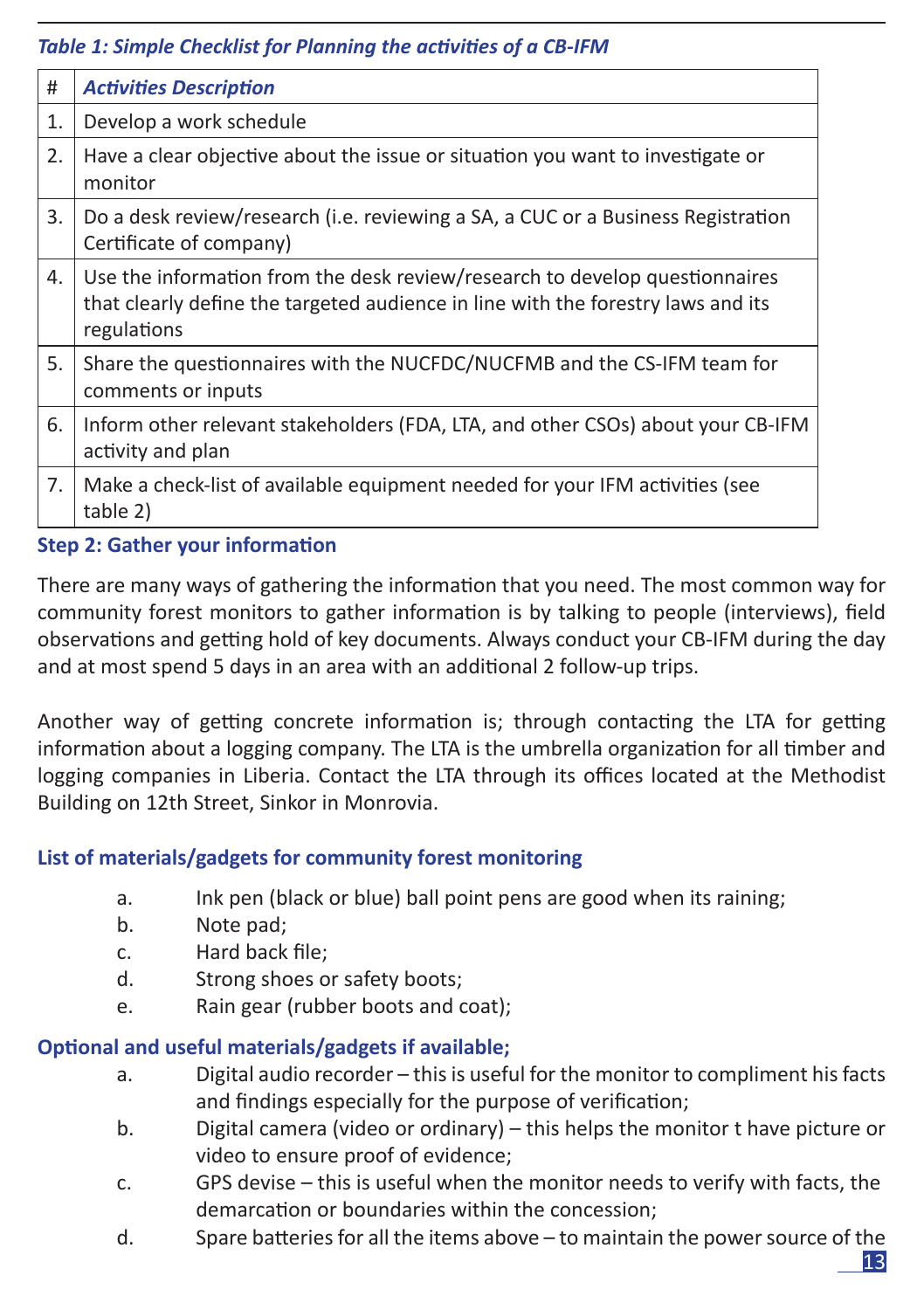gadgets including; camera, GPS, audio recorders;

All these gadgets are potentially available on a smart phone, and you should learn and practice how to use them (for example how to use the GPS function with the camera) before you start fieldwork

# **Table 2: An example of a template developed by the NUCFDC as a monitoring tool for Social Agreement Implementation**

| No. | <b>Specific Information</b>                                                                                    | Respond                                |         |
|-----|----------------------------------------------------------------------------------------------------------------|----------------------------------------|---------|
| 1.  | Name of Company                                                                                                |                                        |         |
| 2.  | Contact person                                                                                                 |                                        |         |
| 3.  | Contact # & Email                                                                                              |                                        |         |
| 4.  | Office Site                                                                                                    |                                        |         |
| 5.  | Signed SA?                                                                                                     |                                        |         |
| 6.  | Date SA Signed                                                                                                 |                                        |         |
| 7.  | <b>CFDC Chairperson</b>                                                                                        |                                        |         |
| 8.  | Contact # & Email                                                                                              |                                        |         |
|     |                                                                                                                | <b>Social Agreement Implementation</b> |         |
| No. | <b>Terms &amp; Conduction</b>                                                                                  | Respond                                | Comment |
| 1.  | Has the company operation<br>negatively impact traditional<br>practices?                                       |                                        |         |
| 2.  | Has the company operation<br>destroyed animals and water<br>collection points?                                 |                                        |         |
| 3.  | Has the company constructed<br>hand pumps & Latrines? If<br>yes, how many?                                     |                                        |         |
| 4.  | Has the company operation<br>disrobed subsistence farming<br>of damaged existing cash<br>crops? If yes, how    |                                        |         |
| 5.  | Has the company paid the<br>scholarship fund? If yes, how<br>much                                              |                                        |         |
| 6.  | Has the company constructed<br>or maintained roads that con-<br>nect affected communities?                     |                                        |         |
| 7.  | Do the communities have first<br>preference for employment?<br>If yes, how many community<br>members employed? |                                        |         |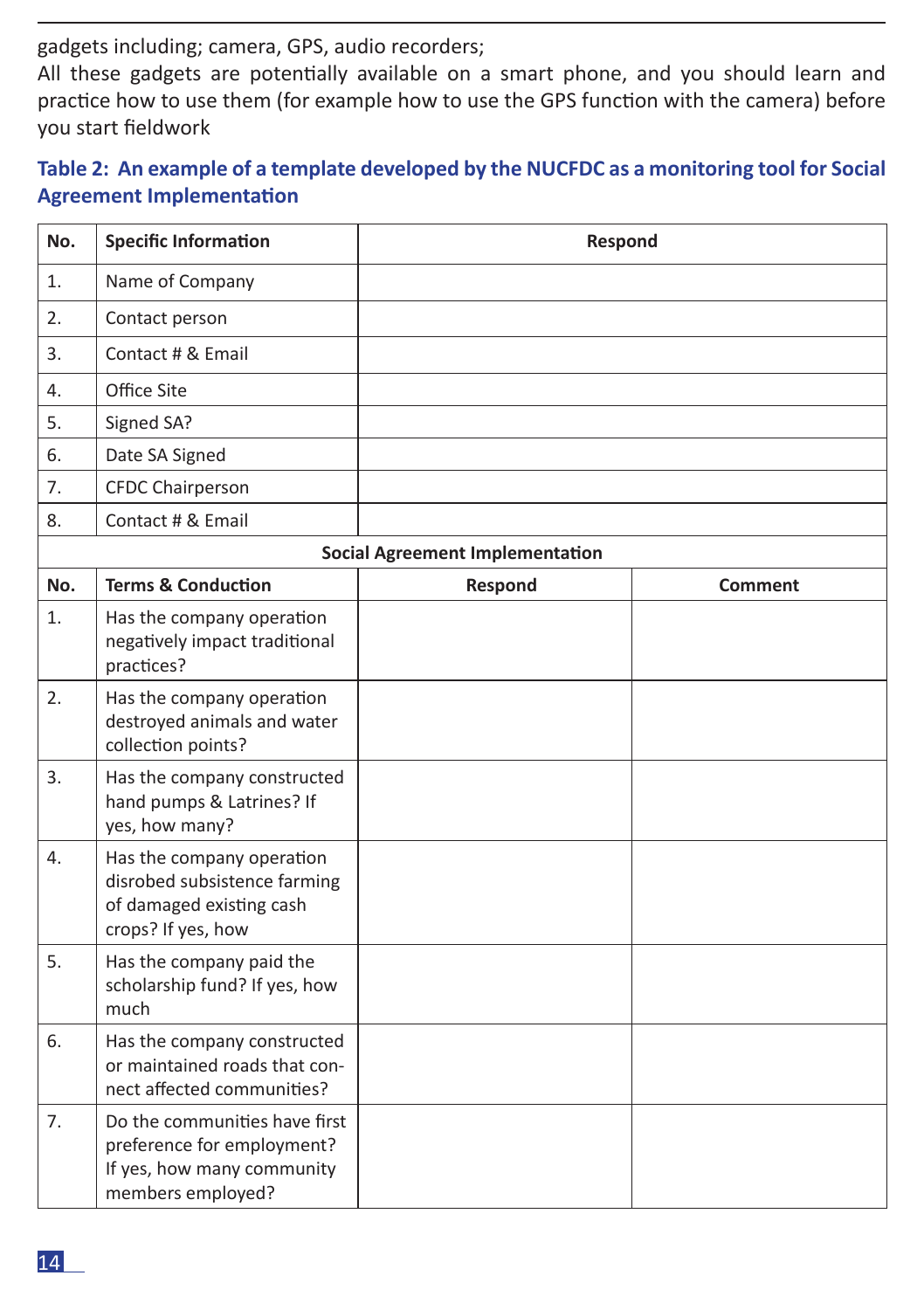| 8.                                                                                                            | Has the company provided<br>timbers for community devel-<br>opment?                                 |  |  |
|---------------------------------------------------------------------------------------------------------------|-----------------------------------------------------------------------------------------------------|--|--|
| 9.                                                                                                            | Has the company respected<br>the rights of her workers ac-<br>cording to the labour law?            |  |  |
| 10.                                                                                                           | Has the company notify the<br>CFDC on the sub cultural<br>agreement?                                |  |  |
| 11.                                                                                                           | Have the quarterly meetings<br>been held between the CFDC<br>and the Company?                       |  |  |
| 12.                                                                                                           | Have the regular community<br>meetings been held?                                                   |  |  |
| 13.                                                                                                           | Has the company constructed<br><b>Workers Camp?</b>                                                 |  |  |
| 14.                                                                                                           | Do the company has first Aid<br>facilities?                                                         |  |  |
| 15.                                                                                                           | Do the company allow CFDC<br>to verify production?                                                  |  |  |
| 16.                                                                                                           | Do the company has subcon-<br>tractor & is the CFDC aware of<br>the sub-contractual agree-<br>ment? |  |  |
| 17.                                                                                                           | Has the company paid cash<br>to your CFDC? Please indicate<br>year                                  |  |  |
| 18. Please explain briefly what has been done with these funds and attach supportive documents if<br>possible |                                                                                                     |  |  |
| А.                                                                                                            | Land Rental fees                                                                                    |  |  |
| В.                                                                                                            | <b>Cubic Meter fees</b>                                                                             |  |  |
| C.                                                                                                            | Scholarship fees                                                                                    |  |  |
| D.                                                                                                            | Other fees, specify                                                                                 |  |  |
|                                                                                                               | <b>TOTAL</b>                                                                                        |  |  |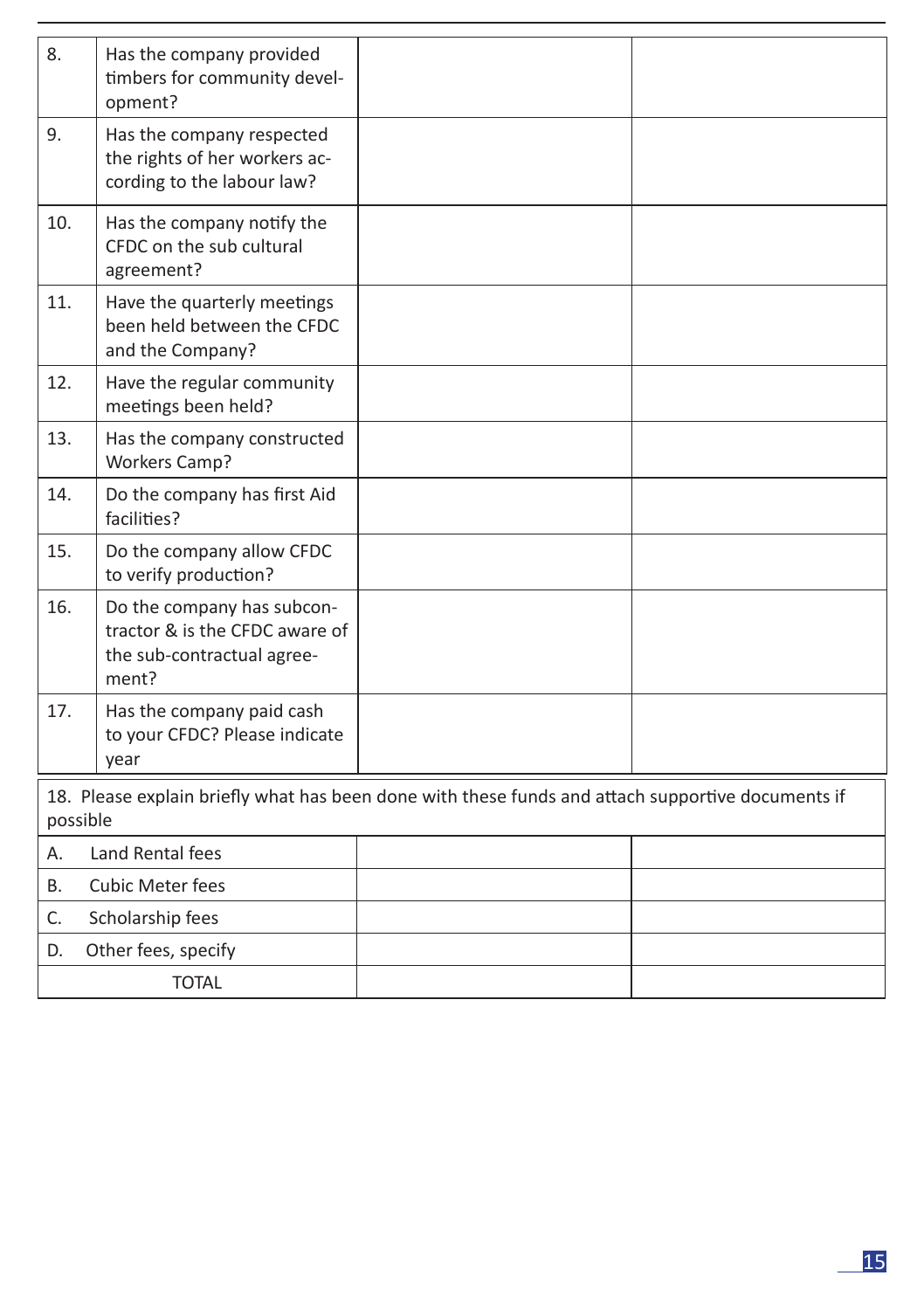*Table 3: An example of a letter of request submitted to FDA by CS-IFM team – this is how a letter of request should look*



*March 22, 2016*

*Mr. Harrison Karnwea MANAGING DIRECTOR Forestry Development Authority (FDA) Whein Town Monrovia, Liberia*

*Dear Hon. Karnwea:*

*The Civil Society Independent Forest Monitors (CS-IFM) of the NGO Coalition of Liberia is following up progress on the management of the Blueyeama Community Forest, in so doing we are pleased to request the following documents from your honourable office that will further inform our investigation.*

- *1. Copy of Forest Management plan*
- *2. Copy of Community Forestry Management Agreement*
- *3. Map of the Community forest*
- *4. Copy of contract Agreement with new logging company*
- *5. By-laws and Constitution for the Community Assembly*
- *6. The list for the governance structures of the CFMA*

*Our request is directly related to the Freedom of Information (FOI) Act Section 3.1 Accessibility of information: which states that "All public information held by public bodies……… shall be accessible, and may be inspected, requested, provided, reproduced and retained as provided for in this Act".*

*The Civil Society–Independent Forest Monitors of the NGO Coalition of Liberia is a team monitoring and reporting on the forest sector in Liberia, focusing on community rights, benefit sharing and participation in forest governance.* 

*Yours faithfully,*

*Joseph D. Kennedy Team Leader Civil Society-Independent Forest Monitors NGO Coalition of Liberia*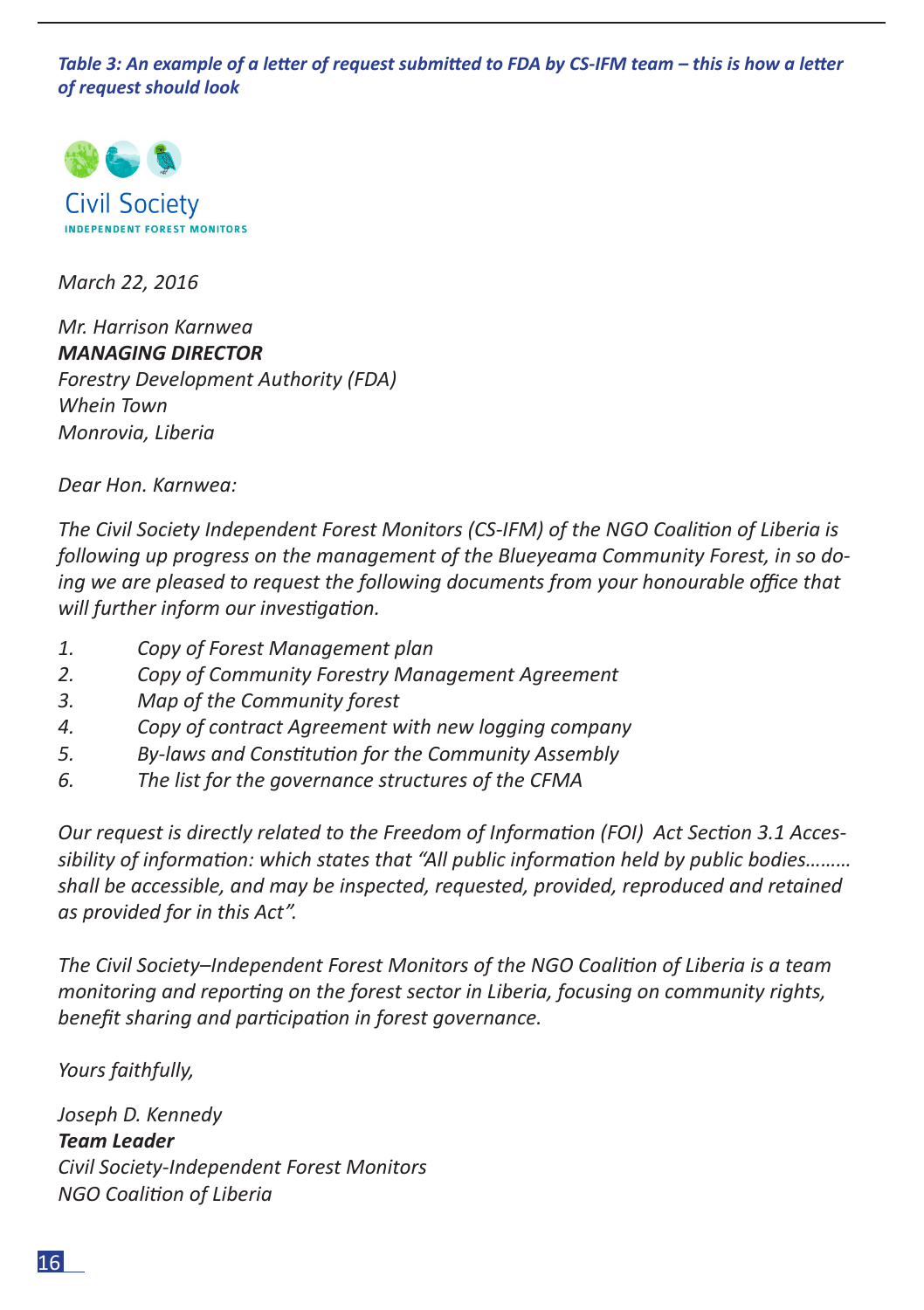#### **Step 2.1 Interviews**

Interviews should be done with people who you believe will be able to give you accurate and truthful information. They may be other community members, employees of the logging company or the FDA, civil society or any other person you identify as being a knowledgeable and trustworthy source of information. It is always good to plan your monitoring activities ahead of time; send out written communication to the targeted individuals or company indicating the date and time and also how long the interview will take. If possible do a followup with phone calls where necessary to confirm their willingness and availability.

Develop a short questionnaire with written down questions to help you get the answers you need. If someone tells you something interesting then you can ask them more questions so you get more information, you don't have to stick exactly to the questionnaire, but it is good to have some standard questions to guide you in your interviews. It is important that you keep your information or data in a safe and secure place because they could be needed for reference at any time, you may be called on to provide your evidence after you release your findings so make sure it is stored carefully.

### **Step 2.2 Getting documents**

These could include official documents in the possession of CSOs, CFDC, CFMB, FDA or the logging company. Contract documents are public documents and can be found on FDA's official website www.fda.gov.lr, FDA local offices including the company operation areas. Do a formal request to the FDA, the company or the targeted actors.

For example, logging companies are obliged to handout copies of their operation or administrative documents including:

- a. Deposit slips for cubic meter fee payment (proof of money paid to the community account in a bank by the logging company);
- b. Records of logs harvesting and export data (logs sheets in the possession of the company for logs that has been felled), etc.

Correspondence between the community, the FDA and the logging company is very useful at as it can identify previous conflicts or issues. Examine all these documents carefully and look out for interesting dates or names that re-occur, sometimes with different spellings. Look for patterns and anything that looks interesting or suspicious and make a note of interesting findings. Try to get hold of printed copies that you can keep, as it will be useful to be able to refer back to them over and over again.

At the logging operations' site, you may gather relevant documents such as;

- a. Log data sheet;
- b. Tree data sheet;
- c. Waybill and
- d. Export data sheet

### **Step 2.3 Documents to look for**

The Contract signed between FDA and the logging company which is available in the office of FDA and also with the leadership of a CFDC. This document contains the following information;

- The duration of the contract:
- The date the contract was signed; 17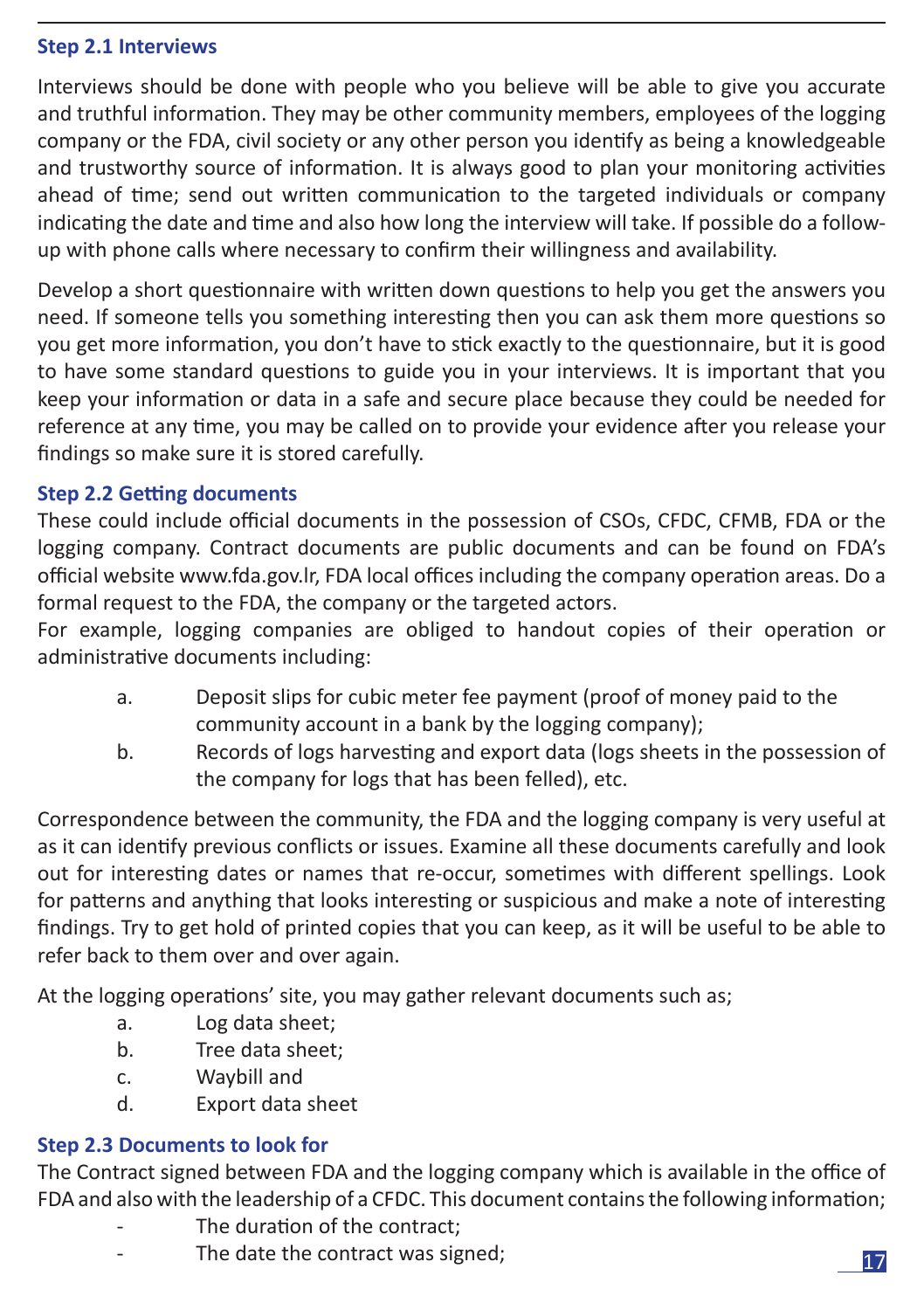- The number of hectares the concession covers;
- The financial obligations of the logging company:
- The metes and bounds of the concession:
- The full name and address of the logging company:

The contract or agreement signed between the community and the logging company can be found either with the CFMB, the CFDC or the office of the logging company. Also, this document can be found in the Community Forestry Department of FDA. This document contain the following information;

- The required amount for either cubic meter or land rental fees;
- A description of the responsibilities of the logging company and the community;
- A timeline for the implementation of Social Agreement or Commercial Use Contract:
- The duration of the contract:
- The full address including contact numbers of the logging company;

Business registration documents for the logging company: This document can be found in the office of the Registrar at the Liberia Business Registry located on Ashmun Street in Monrovia. It contains the following information:Business certificate;Owners and shareholders of the logging company;Duration of the business registration period;

Copies of Forest Management Plan: This document can be obtained from the offices of the CFDC, CFMB, and FDA. This is usually posted on the bulletin board at the logging company's operational site. This document contains the following information; Maps indicating boundaries between the concession and the community as well as logging contract areas

Copies of Social Agreements and Commercial Use Contracts: This document can be obtained from the offices of the CFDC, CFMB, FDA's Commercial Forestry Department and the main/ headquarter office of the logging company. This document contain the following information; Type and description of social obligation owed to the community by the logging company; Cost for cubic meter and other fees payment; The duration of the agreement signed between the community and the logging company;

Timber Harvest Permits: This document can be obtained in the field office of the logging company and the Commercial Department of FDA. This document has the following information:

- Qualification for a logging company to do harvesting and which means the logging has completed basic requirements including;
- Environmental and Social Impact Assessment;
- Have an approved Social Agreement or Commercial Use Contract,

The official website of FDA is a useful place to find information –www.fda.gov.lr. listed web pages, the following documents are particularly useful for IFM: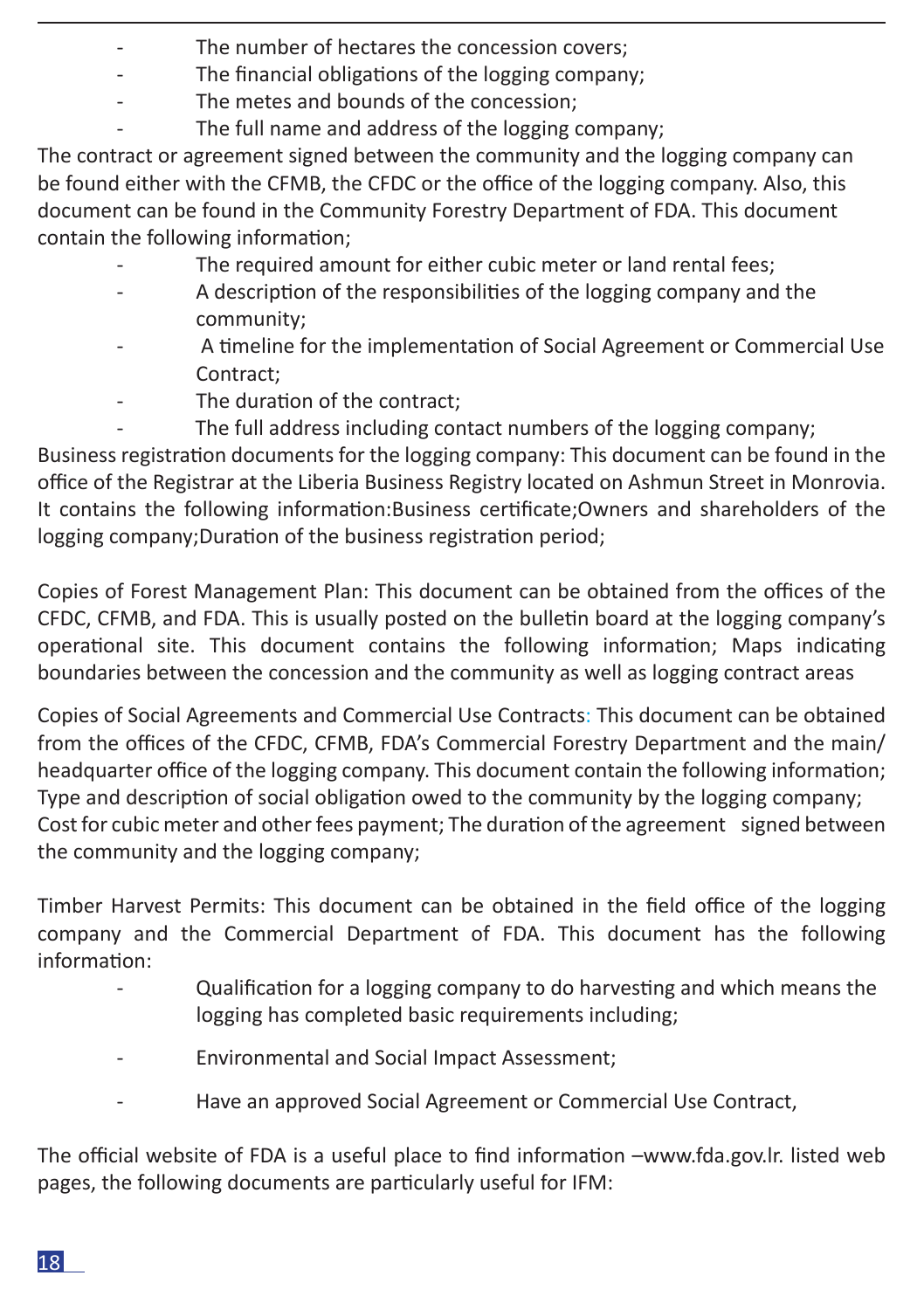For SAs, CUCs, CFMAs and the 'nine steps CFMA Application process: www.fda.gov.lr/ information/agreements/; www.fda.gov.lr/community\_forestry\_management\_agreements/; For data on fees, taxes, exports are obtained from SGS and the Legality Verification Department website: www.fda.gov.lr/vpa-flegt/sgs-liberia-reports/; For laws and regulations governing Liberia forest sector: www.fda.gov.lr/information/laws/; For CS-IFM Briefing Papers:http/ loggingoff.info. For Business Registration documents: Office of the Registrar, Liberia Business Registry. Whenever you realize a document is missing, inform FDA.

### **Step 2.4 Information to look for in the documents**

- Maps, or metes and bounds (descriptions of boundaries) are marks showing boundaries between logging areas, conservation areas and communities.
- The yield approved and signed between FDA and the logging company;
- Copies of Pre-felling Inspection Forms showing the composition of the inspection team,
- A map of the area showing the boundaries of the compartment for felling in line with the felling schedule;
- Approved tally sheet showing number of to be harvested from a defined area
- Copies of Pre-felling Inspection Forms showing the composition of the inspection team, a map of the area showing the boundaries of the compartment and the schedule for felling
	- Approved number of trees and volumes released to logging company to be harvested from a defined area.

### **Step 3: Draft your report**

It is good to present your information in the form of a written report if possible. This can just be a simple one-page document, although sometimes you will need more space to explain all your findings and evidence in enough detail. When you write your report, assign code names to individuals (e.g. Respondent 1-001) just in case they don't want you mention their names or they don't want their identities disclosed.

You can structure a paragraph like this in the format below to make your evidence and your observations clear in relation to the law:

- a. Law Ensure that your investigations are based on reference or provisions within the NFRL, CRL, FDA Ten Core Regulations and the VPA Protocol;
- b. Evidence Always show proof (i.e. Recordings, photos, video, documents, and interviews) so that people can be sure your statements are credible.
- c. Analysis If your evidence is different from what the law requires, make a statement about what you believe that means.

### **Step 3.1 Structure of a Community monitoring report:**

It is good to include separate sections on: Introduction, Background, Methodology, Findings (using the Law, Evidence, Analysis structure outlined above), Conclusions and Recommendations.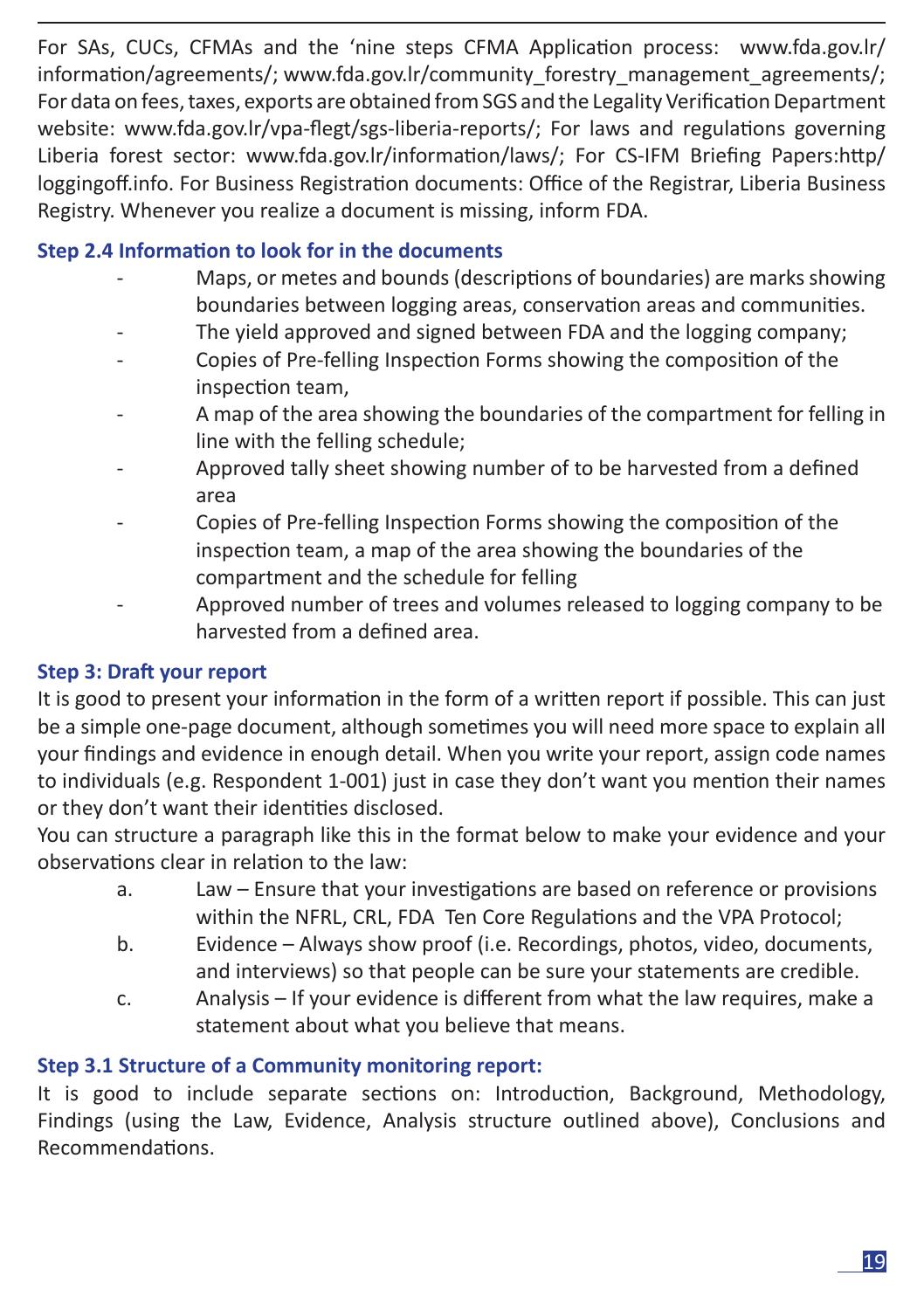| <b>Table 4: Reporting Template</b> |                                                                                                                                                                                 |  |  |
|------------------------------------|---------------------------------------------------------------------------------------------------------------------------------------------------------------------------------|--|--|
| <b>INTRODUCTION</b>                | In this paragraph, you write about the purpose<br>and intent (goal) of the report                                                                                               |  |  |
| <b>BACKGROUNG</b>                  | Give a brief history and nature of your<br>monitoring activity - which gives the reader<br>the opportunity to know the roots/cause of the<br>problem                            |  |  |
| <b>METHODOLOGY</b>                 | This to show to the reader the process you<br>use to gather your information and how you<br>derive at the conclusion and the source of your<br>recommendation.                  |  |  |
| <b>FINDINGS</b>                    | The main outcomes of your monitoring activity<br>which shows the result of the process you used<br>to gather your information.                                                  |  |  |
| <b>CONCLUSIONS</b>                 | The results are explained in summary so that<br>the reader can quickly see and understand what<br>you're saying. This is the relationship between<br>the facts and the results. |  |  |
| <b>RECOMMENDATIONS</b>             | This is when you do a comparison about which<br>part of your findings is important to address. It<br>is focused on providing solution to a problem.                             |  |  |

#### **Step 3.2: Present only the facts for which you have evidence**

It's tempting to write about things which you believe to be true but don't have concrete evidence for. So be sure to base your reports around the actual evidence you have to make sure that your reports are credible and trustworthy. Any attempt to report an infraction, violation or illegality of any kind that falls short of citing the law and the evidence of the violation, but rather acts on mere rumors, emotion or gossip, stands at risk of law suit, lost of credibility etc.

Presenting only the facts and the evidence you have to back them up mean that authorities and others are more likely to take action, and they themselves can look to uncover further evidence based on the facts you present. Be careful to separate facts (which should be indisputable) from their interpretation (which might only be your opinion). An example of this is the briefing papers circulated by the CS-IFM Team. Hard Copies can be found in the office of the CS-IFM team, library of the NGO Coalition Resource Center in Duazon Village, Robertfield High way and on the website http/loggingoff.info.

For example, you can start a sentence with: "Section 14.2 of the National Forestry Reform Law states that affected communities must receive 30 percent of Land Rental Fees from logging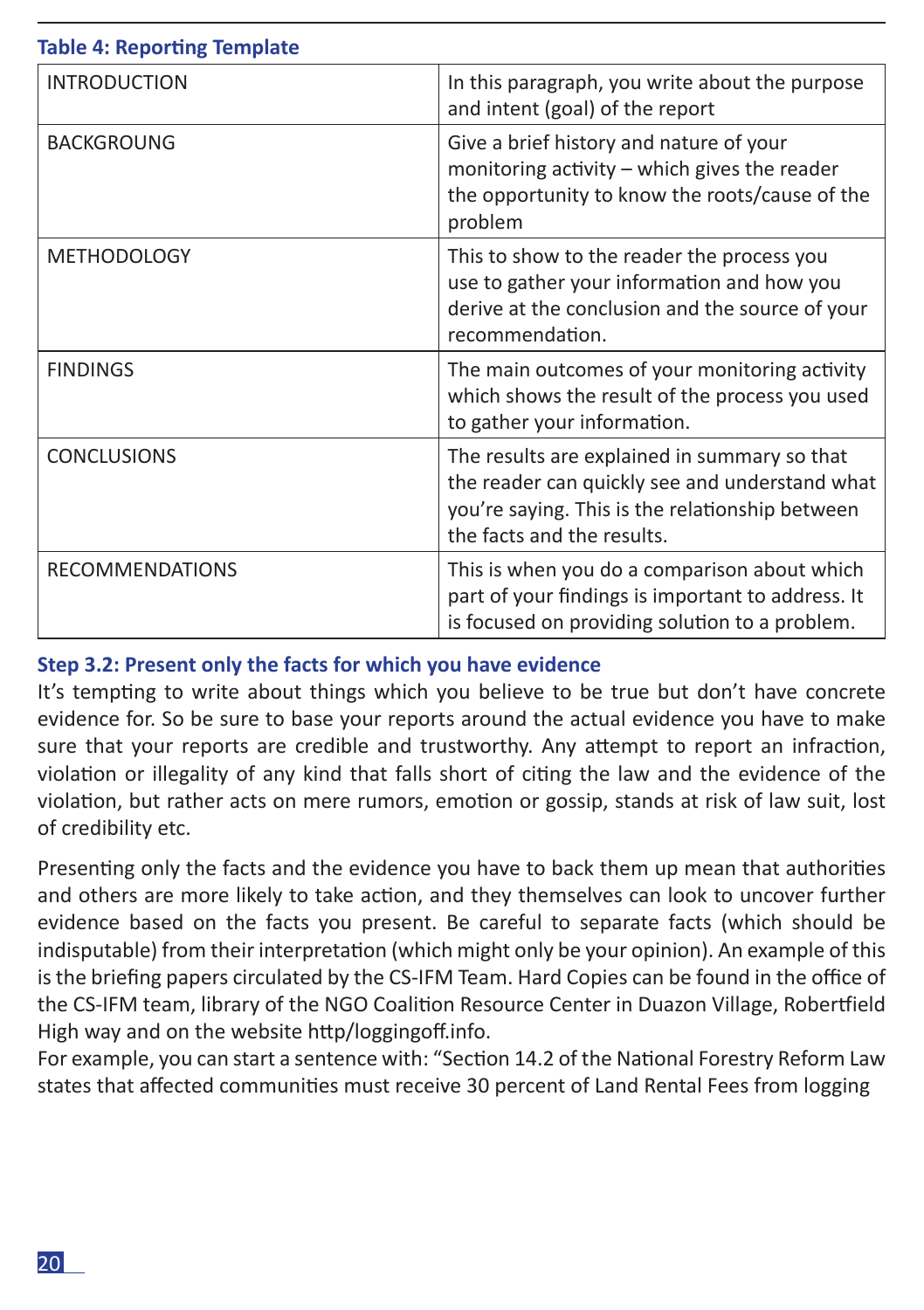concessions on their lands." You can then go on to say "However, documents obtained from the Ministry of Finance show that the affected communities have not yet received any money owing to them from the payment of Land Rental Fees." You can follow this with your analysis: "This means that the government currently owed an amount of \$150.000 to the affected community as land rental fee paid by the logging company, money that they could spend on improving the livelihoods of community members by building schools, clinics and roads." This is a good structure – Law, Evidence, Analysis -, allowing you to clearly show how a law has been broken and what is the impact of the law being broken. Failure on the part of the logging company to rehabilitate roads connecting towns and villages as enshrined in the Social Agreement or the Commercial Use Contract.

#### **Step 3.3: Make realistic and clear recommendations**

Beware of including too many recommendations, just stick to the most important ones that really need to happen for the problem to be solved. A good way to think about a meaningful recommendation is to ask yourself "if I was given this as a recommendation, what would I actually do?". This helps you to make sure that your recommendations are realistic and achievable. They should also be phrased in a way that makes it easy (and indisputable) to subsequently determine whether they have been achieved. Recommendations should be objective, outlining concrete actions that should be taken and directed towards the relevant actors, eg. Government, donors, civil society etc. An example of a good recommendation is "The FDA must ensure that the community develop and presents a Forest Management Plan approved by the FDA before a CUC is entered into between the community and an investor".

#### **Step 4: Engage people in a respectful manner**

It is very important that you talk to cross section of people including leaders of women and youth groups, elders, traditional and other local leaders. If you want to record what people say, using a voice recorder, video camera, or ordinary camera (all of which may be available on a smart phone) you should first seek their consent;

Maintain the confidentiality and anonymity of the people that give you information – this means that you do not name anyone and you keep their identities hidden so no one can find out who said something or gave you a piece of information. Do not name people unless they have given their permission to be named. Even then decide if it is a good idea for them to be named (remember to always prioritise the safety of everyone involved); Naming people in reports can risk their safety and even your own safety in certain cases so it needs to be thought through carefully;

### **Step 5: Get your findings to a wide audience**

After you have written your monitoring report, be sure to firstly share your report/information with your CFDC or CFMB in your internal meeting so that they all consent that your report can be made public. If it is agreed that your report can be made public, share it with the NUCFDC or the NUCFMB, CS-IFM team, SDI or a CSO of your convenient. This is intended to help you improve the text quality and standard of your report. When this is done, share your report with the National Multi-Stakeholder Monitoring Committee) NMSMC and the FDA so that you begin to seek redress to the issue/s and also as an opportunity for them to make input/s to the issues raised in the report.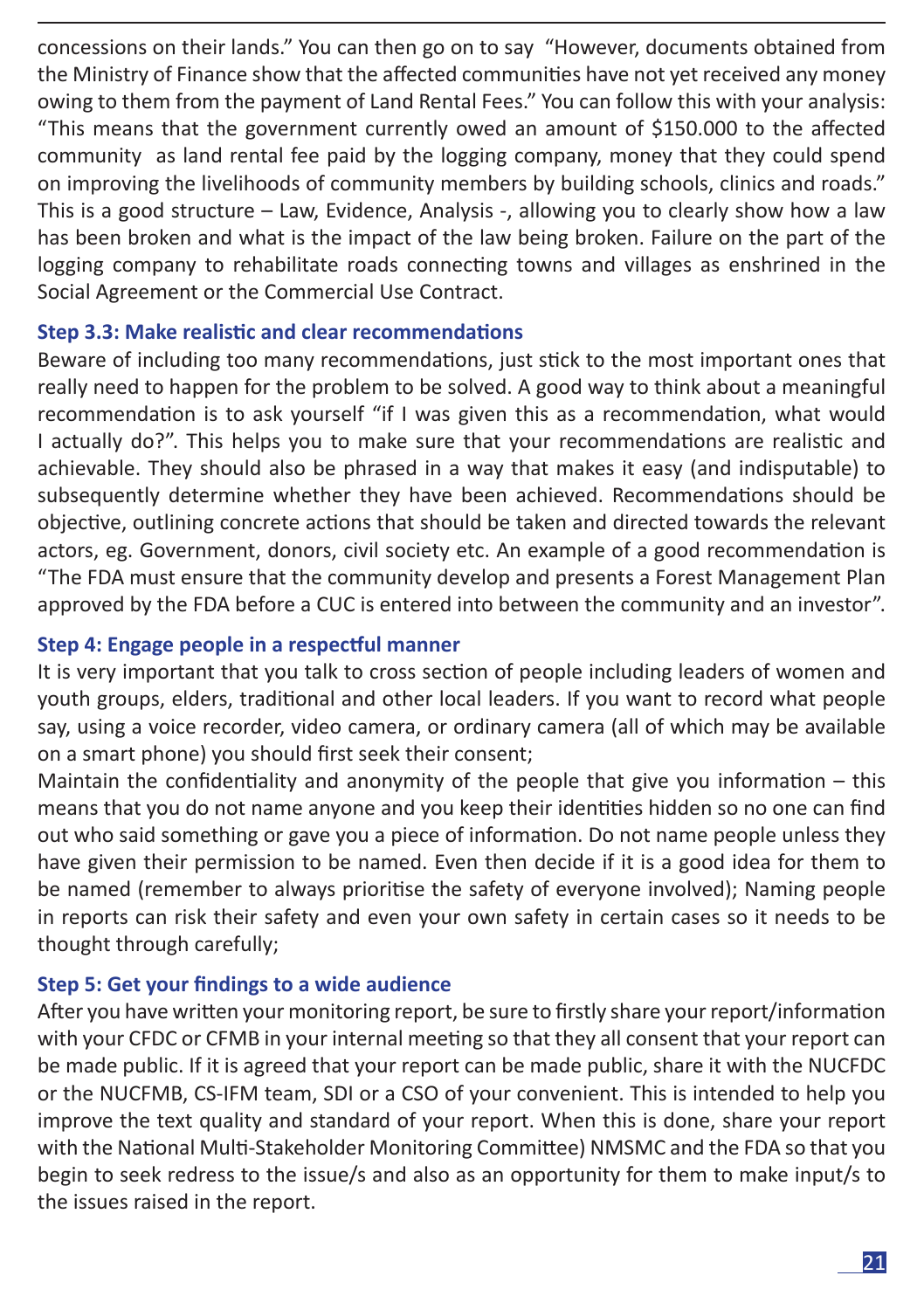Additionally, you can use the media to publish your report by news paper publication, hosting or calling on radio talk shows to present your evidence so that people know what's going on. Bad things happen under the cover of darkness – community forest monitors are able to shine a torch into what's really going on. Let newspapers know of any findings they may be interested in and invite them to do a story on it. If you use Facebook or other social media (if accessible to you) write a post about the evidence you've uncovered. Make sure that you closely stick to the facts so that community forest monitoring remains a credible and trusted source of information.

#### **Step 6: Follow-up to make sure the recommendations you make are acted on**

Arrange follow up meetings with the FDA and other relevant bodies to find out what action is being taken. If you don't feel enough is being done, go to people higher up and urge them to take action. Work with allies such as other CSOs or community groups and brainstorm how to get things moving. Every situation will be different and its important to decide on the most appropriate course of action, but here is an example of where to start and who to meet with if your complaints aren't followed up on:

FDA district office, FDA regional office, FDA national office in Monrovia, Local radio stations, National Multi-stakeholder Monitoring Committee meeting (NMSMC), FDA managing director, National media (newspapers, radio) and International donors

### **Step 7: Log Scaling and log volume calculation**

The practice of log scaling is an added responsibility for a community-based forest monitor because it involves gathering information about the volume of logs extracted in order to establish the amount to be paid for cubic meter fee. This involves independently calculating the Cubic Metre Fee that a community should be receiving every three months from the logging company. In this way CB-IFM is gathering information on the volume logs to establish the amount of money for cubic fees. Measuring log is called scaling. It enables a monitor to measure the accuracy of reported volumes or the volume of illegal logging.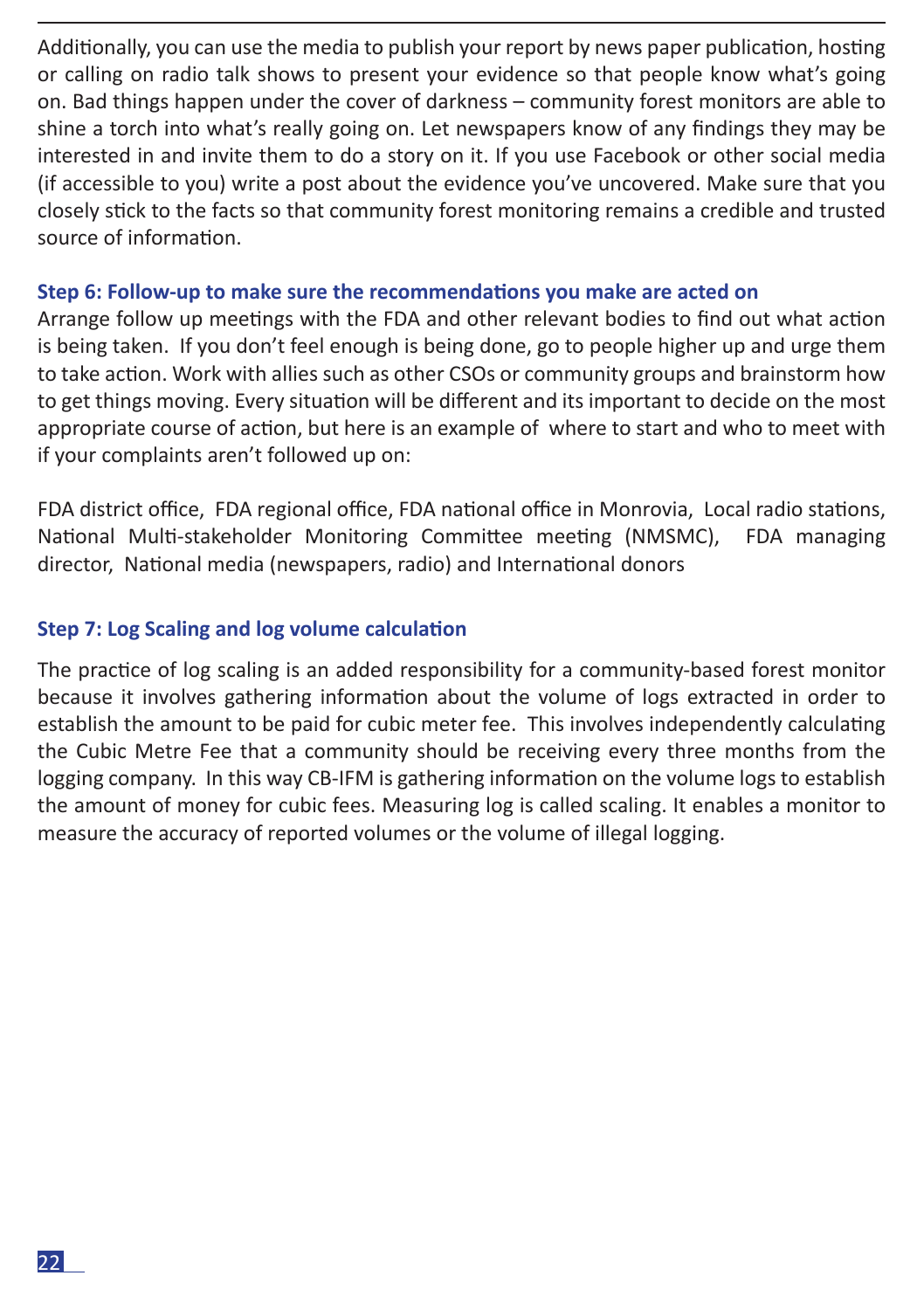# **Step 7.1: Calculating the volume of a log**

The formula for calculating the volume of a log is:  $V = 0.7854 \times D^2 \times L$ 

- 1. V is for Volume
- 2. L is for Length
- $\overline{3}$ .  $2$  is for Diameter square – meaning the diameter is multiplied by itself.
- 4. 0.7854 is the standard number for calculating the volume of a piece of log.

4

### **Table 5: An illustration for calculating the volume of a log**



### **Step 7.2: An example of Simple Practical Step on how to calculate to get the Volume**

**Variables** (in this example)  $D^1$  = 72cm,  $D^2$  = 73cm,  $D^3$  = 64cm,  $D^4$  = 62cm  $I = 10.13m$ Average diameter  $D^1 + D^2 + D^3 + D^4 = 72 + 73 + 64 + 62 = 271 = 68$ cm 100 Volume = V= 0.7854 x D<sup>2</sup> x <u>L</u>: 0.7854 x 2.05 x 2.05 x <u>10.13</u> = 8.35m<sup>3</sup> *(Always convert centimetres to meters, 1m = 100cm):* 205cm = 2.05m 4 4 4

Note the following:

- a. Four diameter readings, in centimetres, should be taken, two at each end of the log;
- b. The four diameter measurements should then be averaged, which means to average you add the measures together and divide by 4 because there are 4 sides to measure;
- c. The average diameter should be divided by 100 to convert from centimetres to meters;
- d. The diameter should be squared (which means you multiply the diameter by itself);
- e. Then multiplied by 0.7854\* to give the average of the end of the log; and
- f. The average diameter in meters is then multiplied by the length of the log measured in meters to give the volume of the log in cubic meter (m<sup>3</sup>).
- \* 0.7854 is derived from the mathematical constant π ('pi'), 3.14159. It is  $\overline{n}$

4